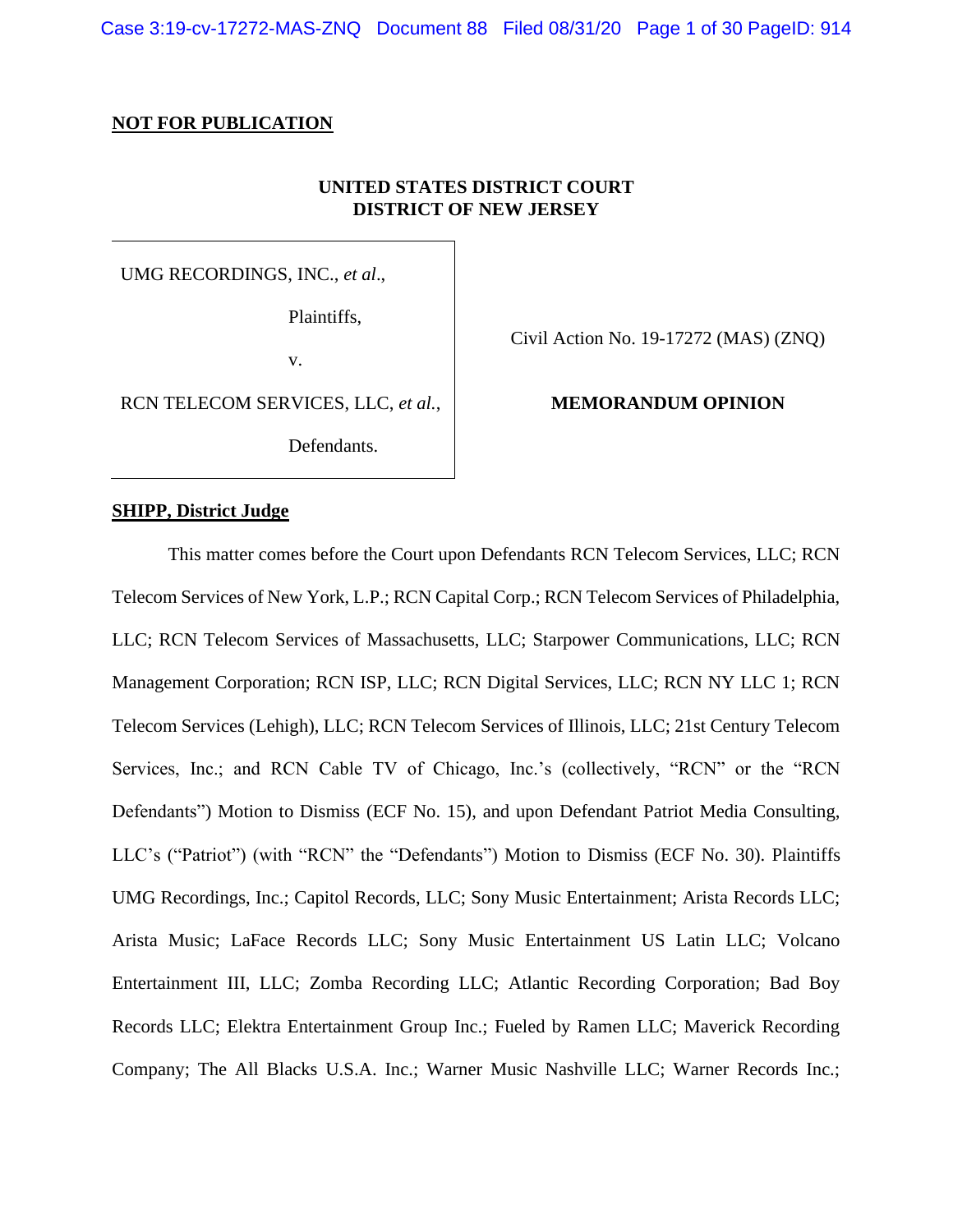Warner Records/SIRE Ventures, LLC; and WEA International Inc. (collectively, "Plaintiffs") opposed Defendants' Motions (ECF Nos. 52, 53), to which Patriot and RCN replied (ECF Nos. 61, 62).

The Court has carefully considered the parties' submissions and decides this matter without oral argument pursuant to Local Civil Rule 78.1. For the reasons set forth below, RCN's Motion to Dismiss is denied and Patriot's Motion to Dismiss is granted. Counts Three and Four of the Amended Complaint are dismissed without prejudice.

# **I. BACKGROUND<sup>1</sup>**

### **A. Factual History**

### **1. The Parties**

Plaintiffs are a collection of record companies that produce, manufacture, distribute, sell, license, and are copyright holders of, the great majority of all copyrighted commercial sound recordings in this country, including recordings from popular recording artists like Aerosmith, Bruce Springsteen, One Direction, Beyoncé, John Legend, and more. (Am. Compl. ¶¶ 49–50, ECF No. 9; *see also* List of Copyrighted Recordings, Ex. A to Am. Compl., ECF No. 9-1.)<sup>2</sup> The RCN Defendants are Internet Service Providers ("ISPs") that provide internet services in a large number of major metropolitan regions. (Am. Compl. ¶ 3.) RCN offers its customers high-speed internet access with varying levels of internet speeds offered at corresponding price points. (*Id.* ¶ 62.) Patriot is a management consulting firm that provides certain management services, including

 $1$  For the purpose of this motion to dismiss, the Court accepts the factual allegations in the Complaint as true and draws all inferences in the light most favorable to the Plaintiffs. *See Phillips v. City of Allegheny*, 515 F.3d 224, 228 (3d Cir. 2008).

<sup>&</sup>lt;sup>2</sup> The List of Copyrighted Recordings includes: (1) the name of the Plaintiff who owns the copyright; (2) the artist who created the sound recording; (3) the title of the sound recording; and (4) the registration number from the United States Copyright Office.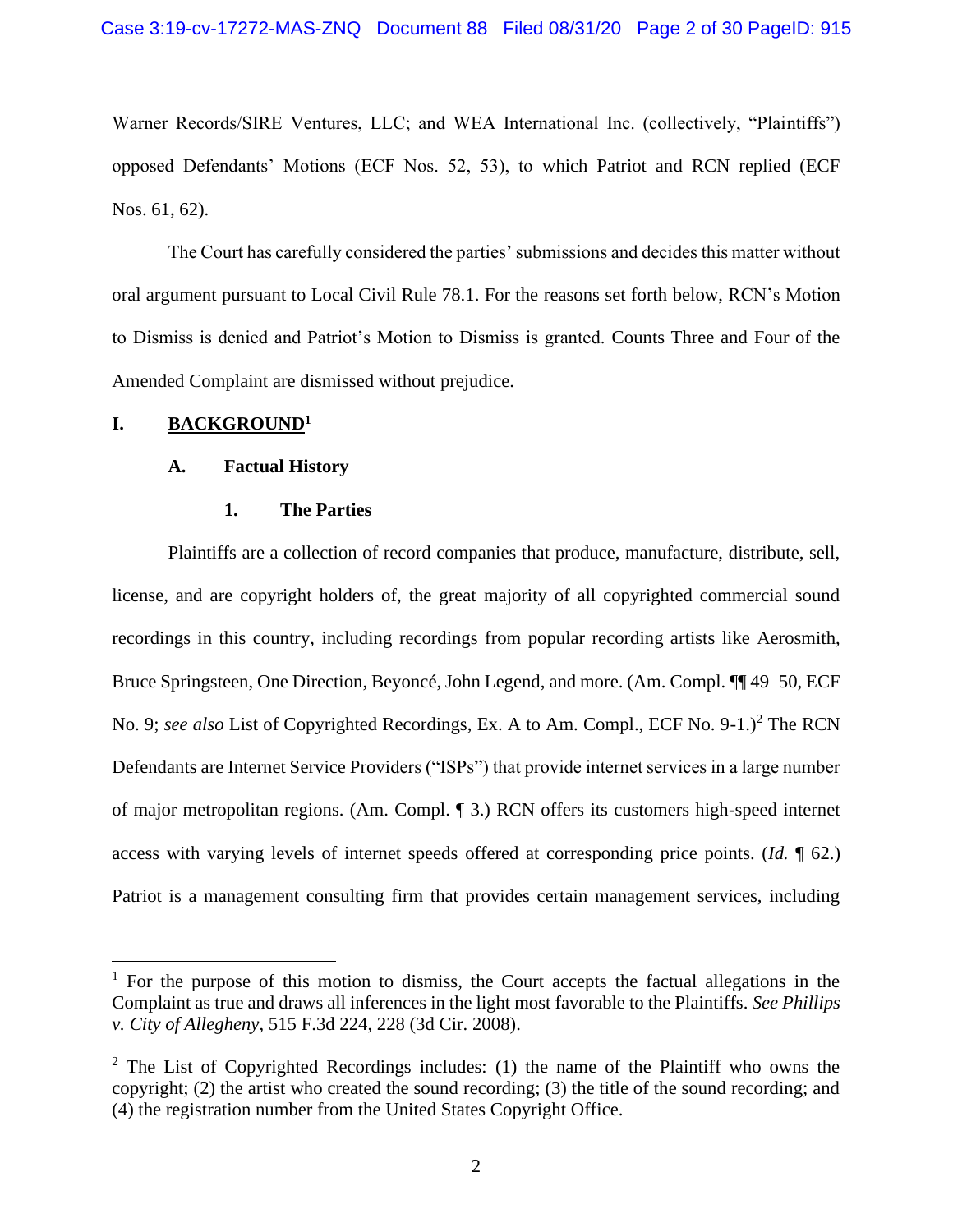making and implementing policy decisions, for RCN. (*Id.* ¶¶ 81–82; *see also* Patriot's Moving Br. 3, ECF No. 30-1.)

# **2. Online Infringement of Copyrighted Works**

The record industry and other content-owning industries are currently grappling with the significant problem of online piracy. (Am. Compl. ¶ 55.) BitTorrent networks, a form of peer-to-peer file sharing, are frequently used to distribute copyrighted works. (*Id.*) "BitTorrent systems allow users to join a 'swarm' of collaborating host computers to download and upload copyrighted works from each other simultaneously." (*Id.*) When a user attempts to download a specific file, "BitTorrent software identifies multiple computers hosting the identical file, takes small pieces of the requested file from each of those host computers, and downloads them simultaneously onto the requester's computer where they are reassembled into one file." (*Id.*) "These pieces become immediately available for further distribution and download to other infringing users." (*Id.*) This system allows for large files or groups of files to be quickly downloaded and distributed. (*Id.* ¶ 56.) Plaintiffs aver that in a 2013 report, "NetNames estimated that 99.97% of non-pornographic files distributed by BitTorrent systems infringe[d] copyrights." (*Id.*)

Rightscorp, Inc. ("Rightscorp") is an independent copyright enforcement company that developed a technology to monitor BitTorrent systems for infringing activities. (*Id.* ¶ 57.) Indeed, copyright holders have hired Rightscorp to do just that. (*Id.* ¶¶ 57, 58.) Rightscorp's software detects a host computer offering content and then logs certain identifying information including, *inter alia*, the date and time of the download, the IP address and port number of the host computer, the host computer's ISP, the suspected location of the host computer, and information about the infringing file. (*Id. ¶*¶ 57, 68.) "Rightscorp's system also has the capability to acquire entire files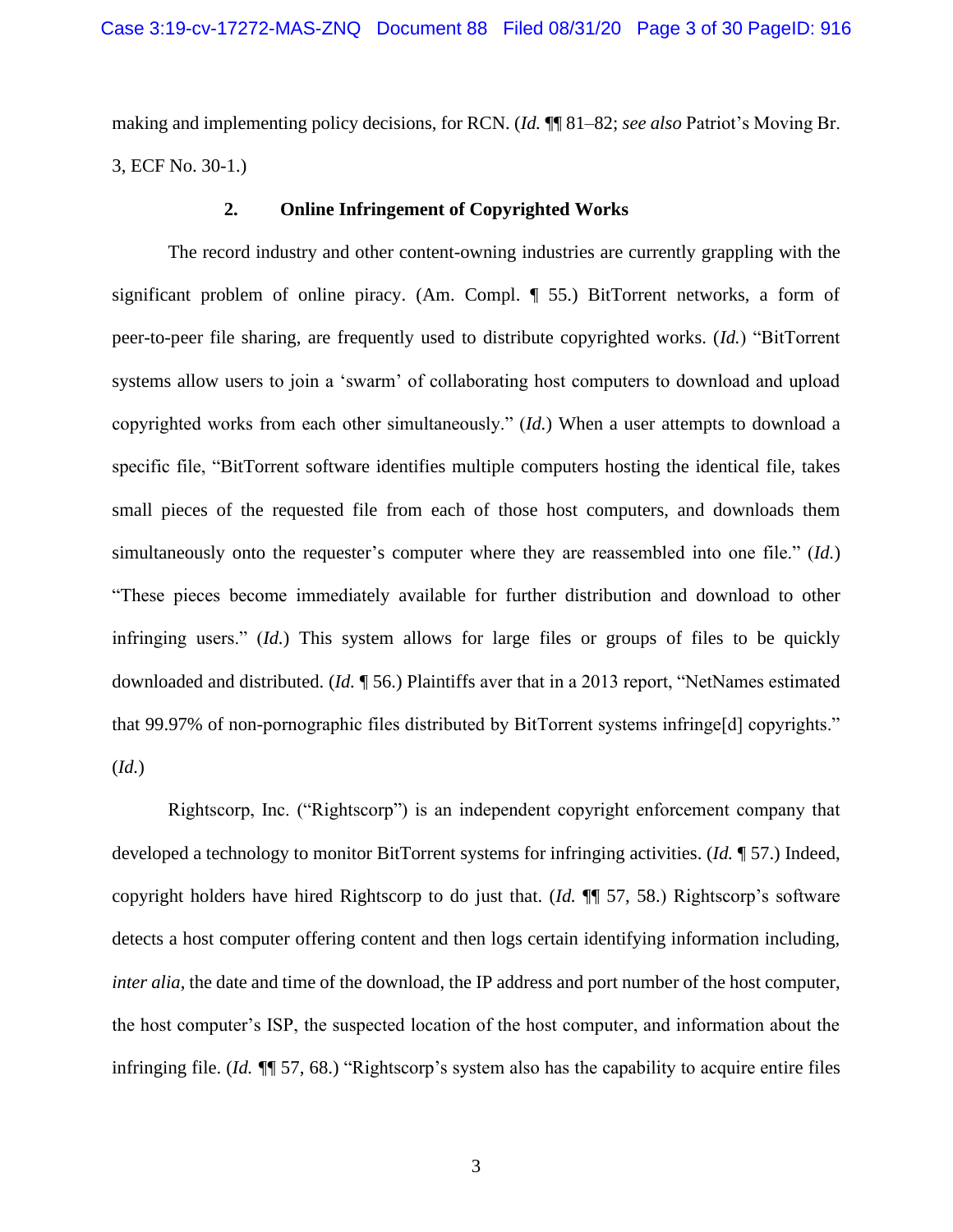from the infringing host computers." (*Id.* ¶ 57.) Rightscorp will then notify the ISP of the suspected infringement, and request the ISP notify its account holder of the infringement as well. (*Id.* ¶ 58.) Indeed, Rightscorp has requested RCN forward such notices to its account holders. (*Id.*; *see also* Compilation of Notices, Ex. 1 to RCN Mot., ECF No. 15-3.) These notices, *inter alia*, (1) inform the account holder that their ISP has forwarded them the notice; (2) inform the account holder their account "used to download, upload or offer for upload copyrighted content in a manner that infringes on the rights of the copyright owner"; (3) identify the file that was infringed upon; (4) warn the account holder that repeated violations could result in a suspension of service; (5) warn the account holder that they could face civil liability; (6) inform the account holder that Rightscorp represents the copyright holder; and (7) indicate that Rightscorp has been "authorized to offer a settlement solution" to avoid "costly and time-consuming litigation." (*See generally* Compilation of Notices.)

### **3. Copyright Infringement by RCN's Customers**

To date, "Rightscorp has sent RCN more than five million infringement notices, which identified tens of thousands of RCN's subscriber accounts that were engaged in repeated acts of copyright infringement." (*Id.* ¶ 66.) Specifically, "Rightscorp notified RCN that 36,733 of its customers had engaged in repeated infringement; 10,628 of its customers had engaged in infringement at least 50 times; 6,913 of its customers had engaged in infringement at least 100 times; 1,960 of its customers had engaged in infringement at least 500 times; and 966 of its customers had engaged in infringement at least 1,000 times." (*Id*.) Each notice sent to RCN by Rightscorp "requested that RCN forward the notice to the corresponding subscriber, because only RCN, as the ISP, could identify and contact the account holder." (*Id.* ¶ 68.) In addition to sending the notices, Rightscorp, using its software, "repeatedly obtained a copy of the infringing file that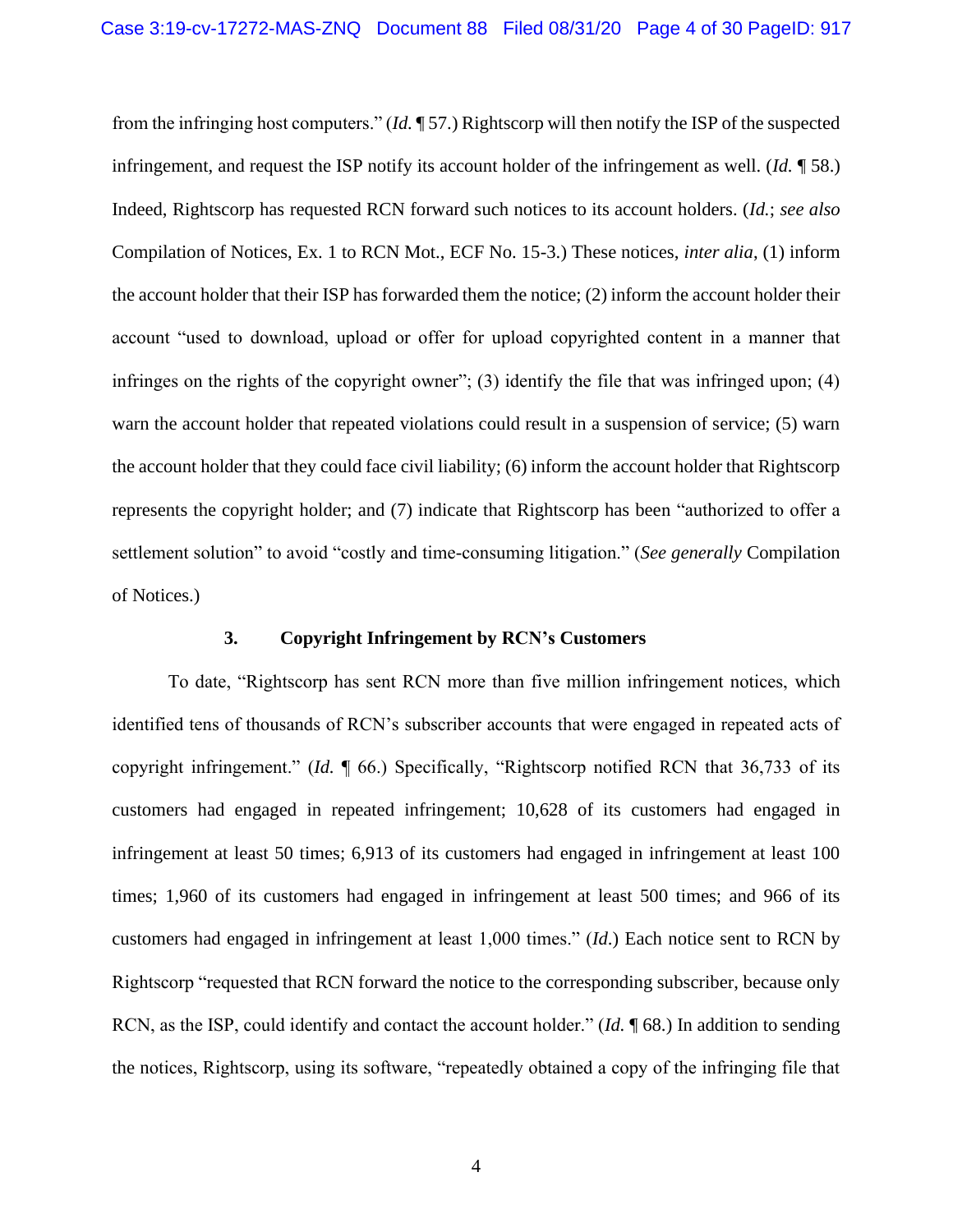was the subject of [the] infringement notice." (*Id.*  $\llbracket 69$ .) In addition to the individual notices, Rightscorp also provided RCN with "weekly infringement summaries detailing the notices sent to RCN that week, as well as access to an online dashboard that allowed RCN to access the Rightscorp records." (*Id.* ¶ 70.)

Plaintiffs aver that despite these notices, RCN "failed to take any meaningful action to discourage" the copyright infringement "because internet customers generate high profit margins for RCN." (*Id.* ¶¶ 72, 73.) Plaintiffs further allege that any anti-piracy policy implemented by RCN was "a sham" because no "policy that provided for the termination of repeat infringers" was ever adopted or enforced. (*Id.* ¶ 77.) As to Patriot's role, Plaintiffs allege that Patriot "is an owner of RCN" and that it "effectively makes all policy decisions for RCN, specifically including any policy regarding copyright infringement." (*Id.* ¶ 81.) Plaintiffs contend this includes RCN's policy of providing "repeat infringers with continued internet service . . . without consequence." (*Id.* ¶ 82.) Plaintiffs aver that because Patriot "provided management and general counsel services to RCN," it is "equally liable." (*Id.*)

#### **B. Procedural History**

On August 27, 2019, Plaintiffs filed their original Complaint. (ECF No. 1.) On November 22, 2019, Plaintiffs filed an Amended Complaint alleging four counts against Defendants. (Am. Compl., ECF No. 9.) All of Plaintiffs' allegations in the Amended Complaint arise under the Copyright Act of 1976, 17 U.S.C. §§ 101, *et seq.* (*See generally id.*) Specifically, the Amended Complaint alleges: Count One, against RCN, for contributory copyright infringement (*id.* ¶¶ 84–95); Count Two, against RCN, for vicarious copyright infringement (*id.* ¶¶ 96–107); Count Three, against Patriot, for contributory copyright infringement (*id.* ¶¶ 108–20); and Count Four, against Patriot, for vicarious copyright infringement (*id.* ¶¶ 121–132). On January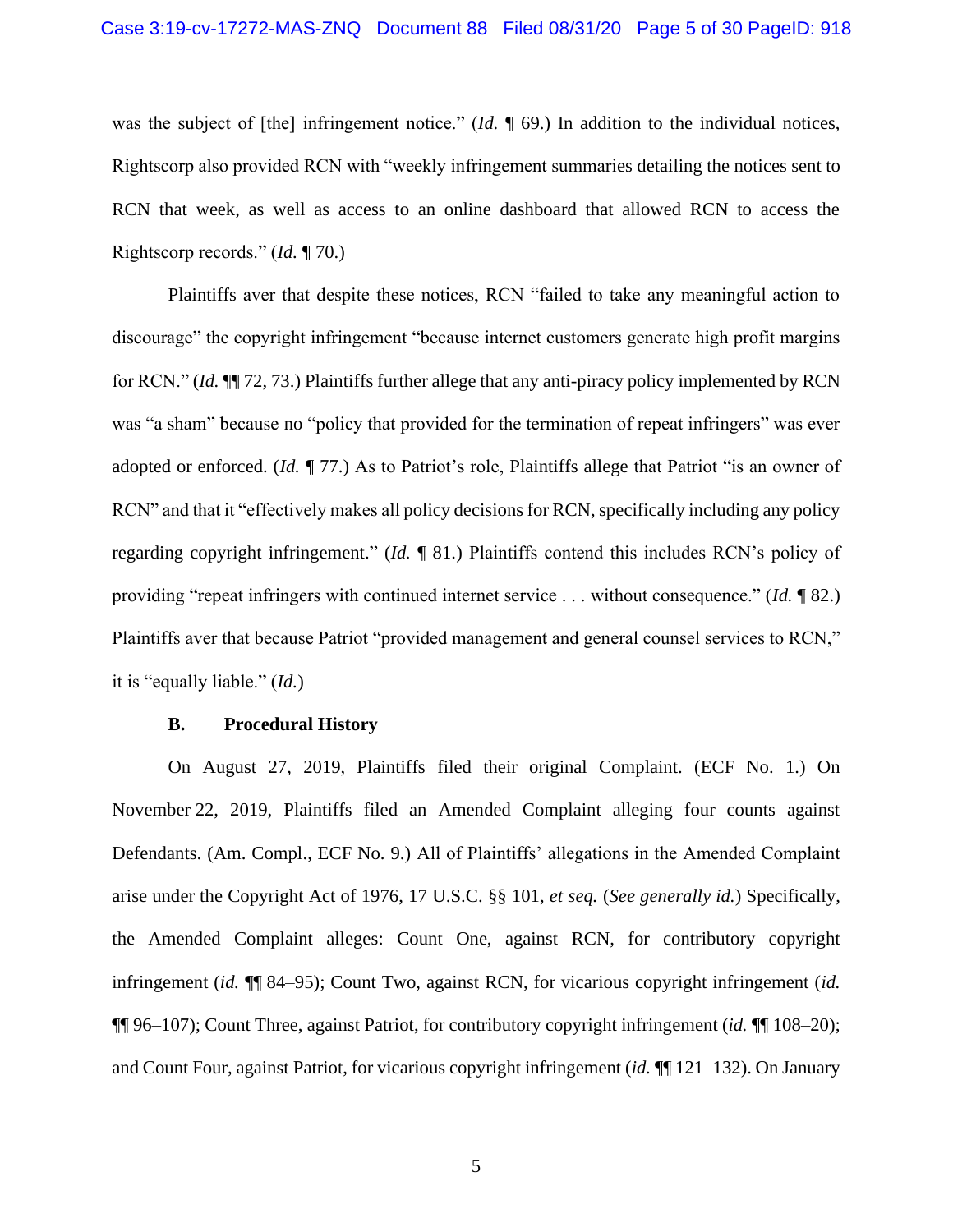21, 2020, RCN and Patriot filed their Motions to Dismiss. (ECF Nos. 15, 30.) On February 18, 2020, Plaintiffs opposed (ECF Nos. 52, 53) and on March 11, 2020, Defendants replied (ECF Nos. 61, 62).

### **II. LEGAL STANDARD**

"Federal Rule of Civil Procedure  $8(a)(2)$  requires only 'a short and plain statement of the claim showing that the pleader is entitled to relief,' in order to 'give the defendant fair notice of what the . . . claim is and the grounds upon which it rests.'" *Bell Atl. Corp. v. Twombly*, 550 U.S. 544, 555 (2007) (quoting *Conley v. Gibson*, 355 U.S. 41, 47 (1957)) (alteration in original).

District courts undertake a three-part analysis when considering a motion to dismiss pursuant to Federal Rule of Civil Procedure 12(b)(6). *Malleus v. George*, 641 F.3d 560, 563 (3d Cir. 2011). "First, the court must 'tak[e] note of the elements a plaintiff must plead to state a claim.'" *Id.* (quoting *Ashcroft v. Iqbal*, 556 U.S. 662, 675 (2009)) (alteration in original). Second, the court must accept as true all of the plaintiff's [well-pleaded] factual allegations and "construe the complaint in the light most favorable to the plaintiff." *Fowler v. UPMC Shadyside*, 578 F.3d 203, 210 (3d Cir. 2009). In doing so, the court is free to ignore legal conclusions or factually unsupported accusations that merely state, "the-defendant-unlawfully-harmed-me." *Iqbal*, 556 U.S. at 678 (citing *Twombly*, 550 U.S. at 555). "[M]ere restatements of the elements of [a] claim [ ] . . . are not entitled to the assumption of truth." *Burtch v. Milberg Factors, Inc.*, 662 F.3d 212, 224 (3d Cir. 2011) (alterations in original). Finally, the court must determine whether "the facts alleged in the complaint are sufficient to show that the plaintiff has a 'plausible claim for relief.'" *Fowler*, 578 F.3d at 211 (quoting *Iqbal*, 556 U.S. at 679). "The defendant bears the burden of showing that no claim has been presented." *Hedges v. United States*, 404 F.3d 744, 750 (3d Cir. 2005).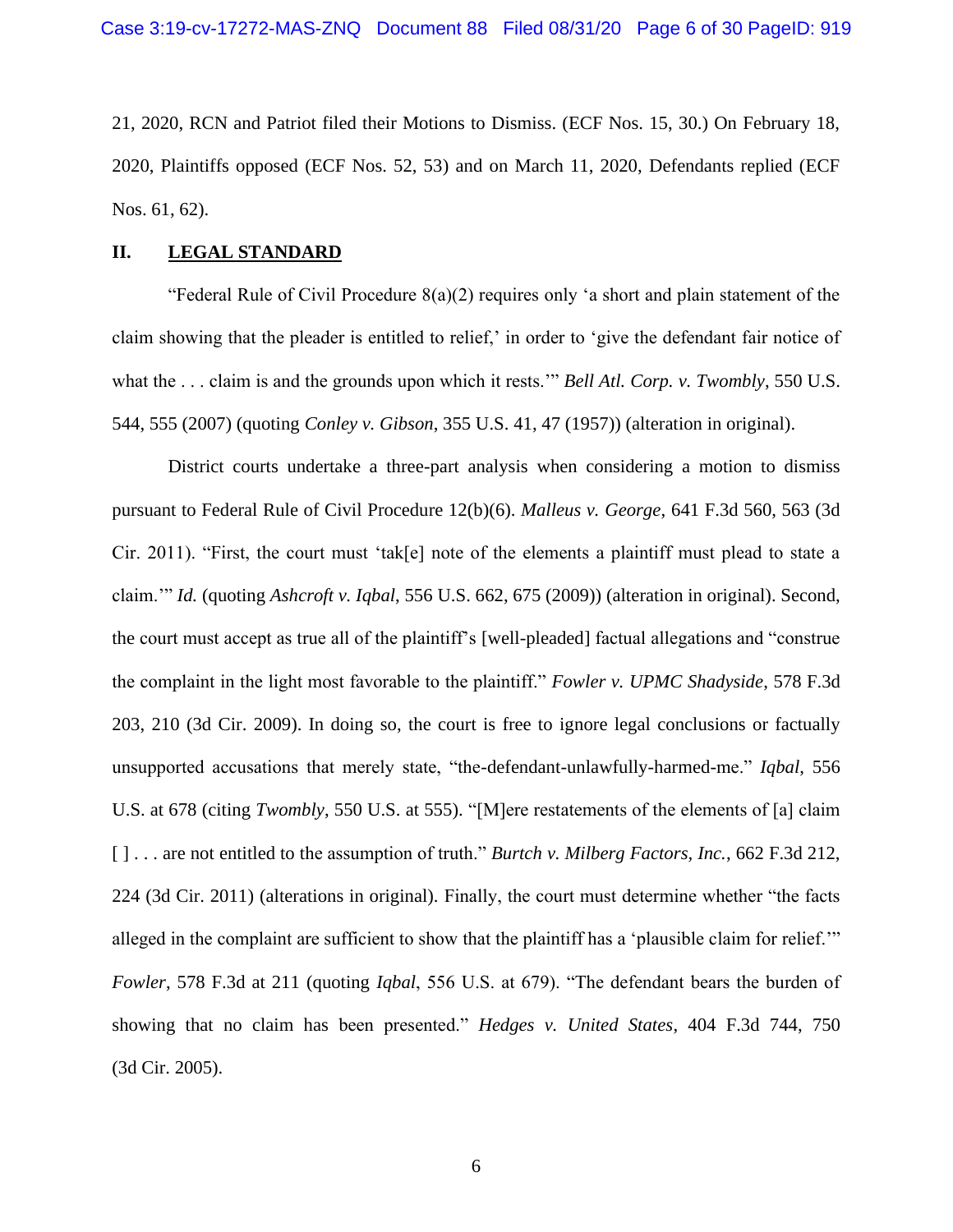### **III. PARTIES' POSITIONS**

### **A. RCN's Position**

RCN argues that Plaintiffs' Amended Complaint fails to state a claim alleging direct infringement by any RCN subscriber and similarly fails to state a claim for contributory or vicarious copyright infringement as to RCN itself. (*See generally* RCN Moving Br., ECF No. 15-1.) RCN argues that Plaintiffs have failed to satisfy the knowledge element of a contributory infringement claim because "Rightscorp's emails are the sole basis for RCN's alleged knowledge of infringement." (*Id.* at 9.) RCN characterizes Rightscorp's email notifications as "conclusory . . . unsupported and unverifiable" and aver that they provide "no evidence or information that would enable RCN to verify Rightscorp's allegations." (*Id.* at 9–10.) Although Rightscorp's notices state that they are notices under the Digital Millennium Copyright Act ("DMCA"), 17 U.S.C. §§ 101, *et seq.*, RCN contends the emails did not comply with the DMCA. (RCN Moving Br. 11.) RCN further argues that Plaintiffs have failed to adequately allege that RCN took any active steps to promote infringement or that RCN offered its internet services with the intent to encourage infringement. (*Id.* at 12–14.) Because internet service has substantial non-infringing uses, RCN argues that they did not provide a product which materially contributed to the alleged infringement, and the elements of a contributory infringement claim have, therefore, not been met. (*Id.* at 14–19.)

As to vicarious infringement, RCN argues that although they can terminate subscribers, they do not have the ability to actually stop infringers from committing acts of infringement, as subscribers can always access the internet through other means. (*Id.* at 31–33.) RCN also contends that the mere receipt of a monthly service fee does not demonstrate a direct relationship between the alleged infringing activity and RCN's financial interests. (*Id.* at 29.) Nor is there factual basis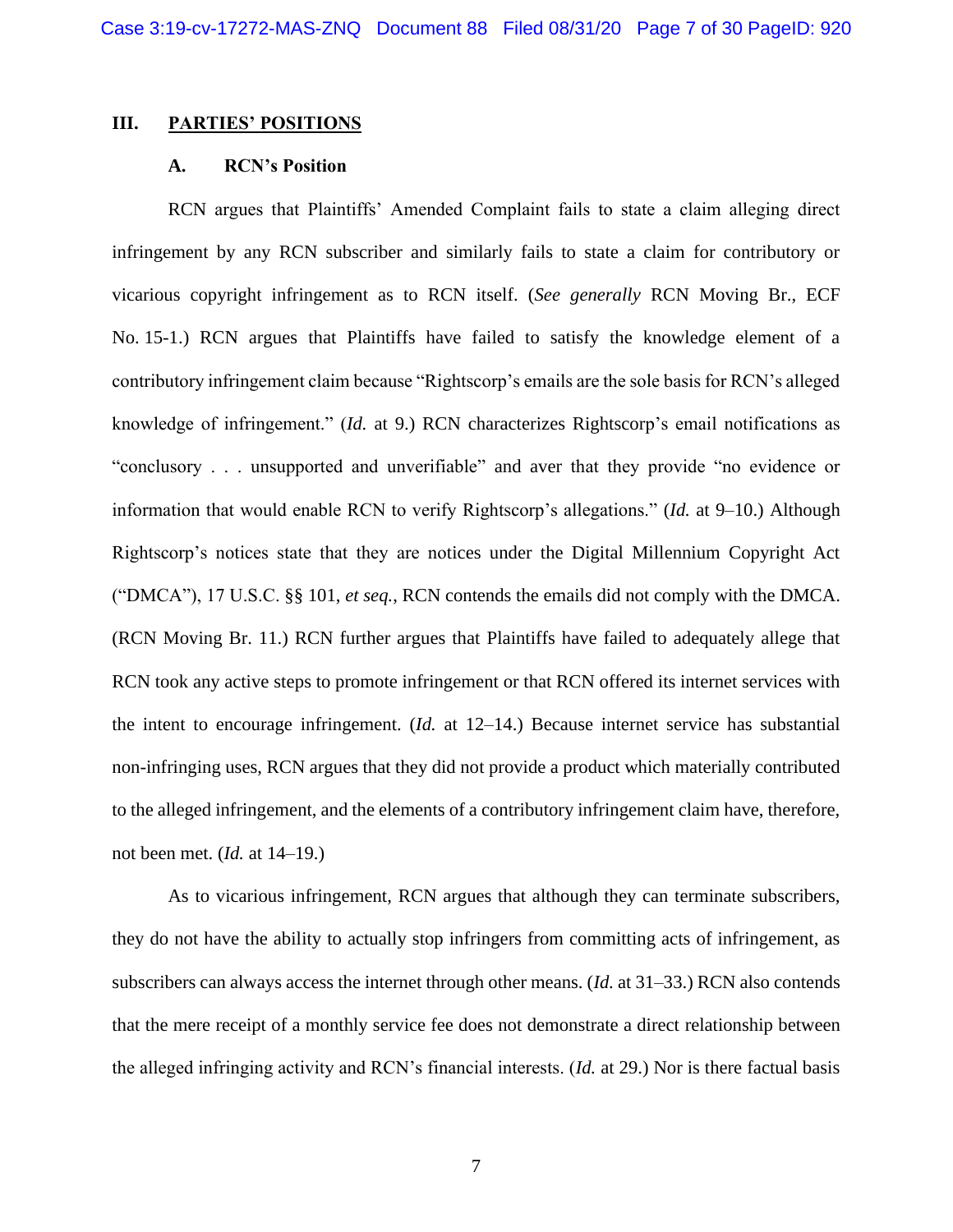### Case 3:19-cv-17272-MAS-ZNQ Document 88 Filed 08/31/20 Page 8 of 30 PageID: 921

for the assertion that anyone subscribed to RCN's internet service because of the ability to infringe copyrighted works, or that any infringers had knowledge of RCN's "infringer-friendly" policy. (RCN Reply Br. 3–4, ECF No. 62.)

In opposition, Plaintiffs argue that they have sufficiently pleaded direct acts of infringement committed by RCN subscribers and that RCN "had actual or constructive knowledge of, or was willfully blind to" its subscribers' infringement. (Pls.' RCN Opp'n Br. 14–15, ECF No. 52.) Plaintiffs contend that, contrary to RCN's assertions, the Rightscorp notices satisfy the actual knowledge standard. (*Id.* at 15.) Plaintiffs argue that the five million Rightscorp notices that were sent to RCN are similarly sufficient to constitute constructive knowledge of infringement. (*Id.* at 19.) Plaintiffs aver that, at a minimum, the quantity of notices show that RCN was "willfully blind" to the infringement and, therefore, Plaintiffs have stated a claim for contributory infringement. (*Id.*)

As to vicarious infringement, Plaintiffs argue they have sufficiently pleaded that RCN received a financial benefit from the infringement by alleging that RCN's policy of not punishing infringement was a "draw" that made them more appealing to new subscribers. (*Id.* at 26.) Plaintiffs similarly argue that RCN derived a financial benefit by failing to punish subscribers who repeatedly engaged in infringement. (*Id.* 27–28.) Plaintiffs further contend that RCN had both the ability and the right to supervise and control its subscribers because it had the ability to terminate subscriber accounts or revoke their access to RCN's service. (*Id.* at 29.)

### **B. Patriot's Position**

Patriot contends that Plaintiffs have failed to allege a plausible theory under which it would be permissible to hold "Patriot secondarily liable for copyright infringement allegedly committed by RCN's subscribers." (Patriot Moving Br. 4, ECF No. 30-1.) In support, Patriot points to a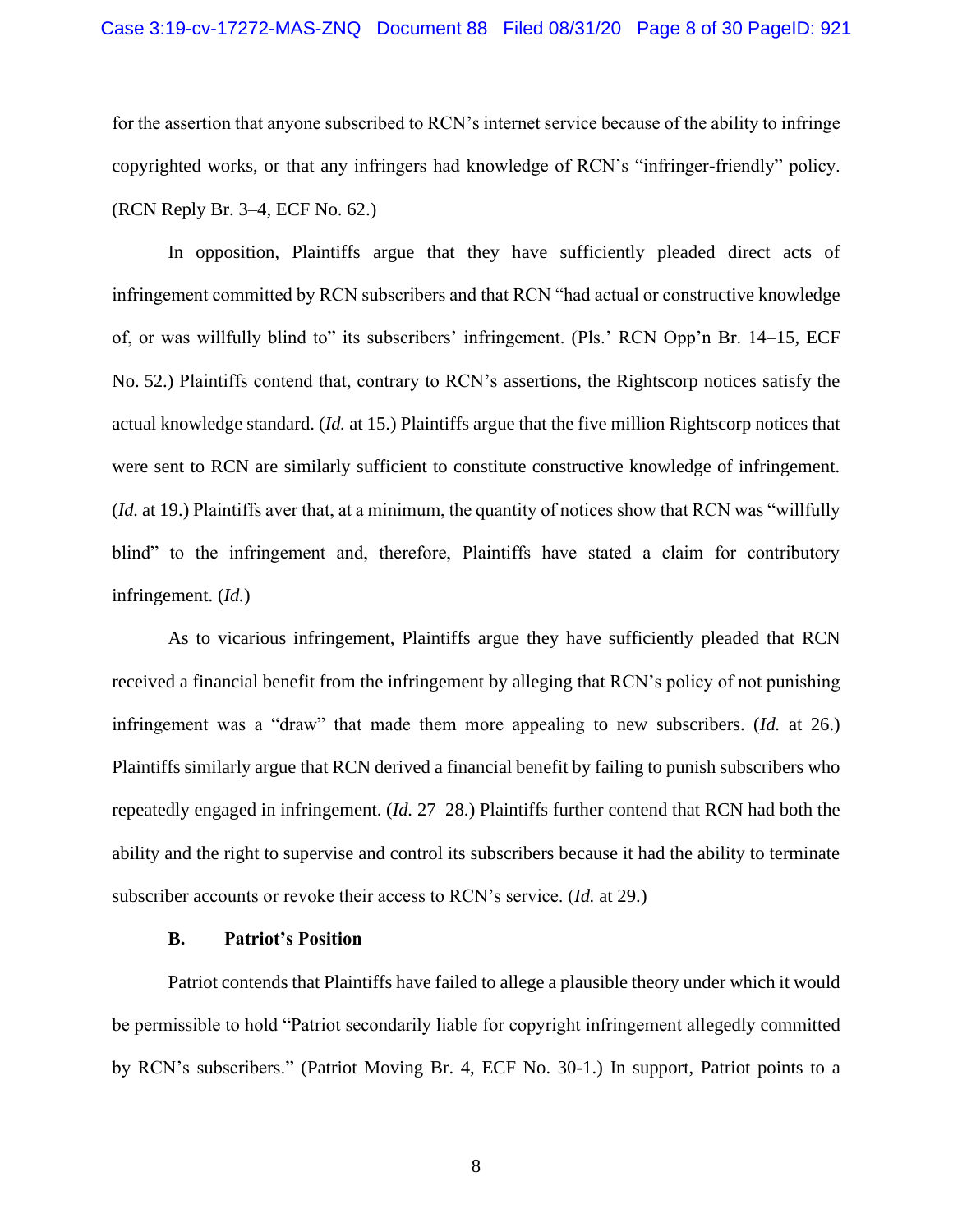decision from the District Court for the Western District of Texas where the court rejected nearly identical claims against Patriot made by these very same Plaintiffs. (*Id.* (citing *UMG Recordings, Inc. v. Grande Commc'ns Networks, LLC* ["*Grande I*"], No. A-17-CA-365-LY, 2018 WL 1096871, at \*1 (W.D. Tex. Feb. 28, 2018), *report and recommendation adopted*, No. 1:17-CV-365-LY, 2018 WL 2182282 (W.D. Tex. Mar. 26, 2018), and *report and recommendation adopted*, No. 1:17-CV-365-LY, 2018 WL 1905124 (W.D. Tex. Mar. 28, 2018)). Patriot argues that Plaintiffs' allegations are entirely based on the alleged conduct of the ISP, in this case RCN, and not Patriot itself. (Patriot Moving Br. 5.) Patriot avers that "Plaintiffs are seeking to hold Patriot secondarily liable for RCN's alleged secondary liability, which amounts to impermissible 'tertiary' liability." (*Id.* at 5–6.)

As to Plaintiffs' claim for contributory infringement, Patriot argues that Plaintiffs have failed to state a claim because Plaintiffs have not plausibly alleged "that Patriot induced or encouraged direct infringement, or that it did so with knowledge of such infringement." (*Id.* at 6–7.) Patriot notes that Plaintiffs have "allege[d] no facts showing that Patriot had any knowledge of Rightscorp's emails." (*Id.* at 7.) To the extent Plaintiffs allege that Patriot had knowledge of instances of subscribers being repeated infringers, Patriot characterizes such allegations as "conclusory" and "unsupported by any facts." (*Id.*) As to Plaintiffs' claims for vicarious infringement, Patriot argues this claim fails because Plaintiffs' have not plausibly alleged that Patriot has a direct financial interest in the infringing activity nor that it has the necessary level of control over the alleged infringers. (*Id.* at 10.) Patriot also contends that Plaintiffs' claims made "upon information and belief" are without factual basis and are boilerplate and conclusory, and therefore do not satisfy the pleading requirements of the Federal Rules. (Patriot Reply Br. 4–5, ECF No. 61.)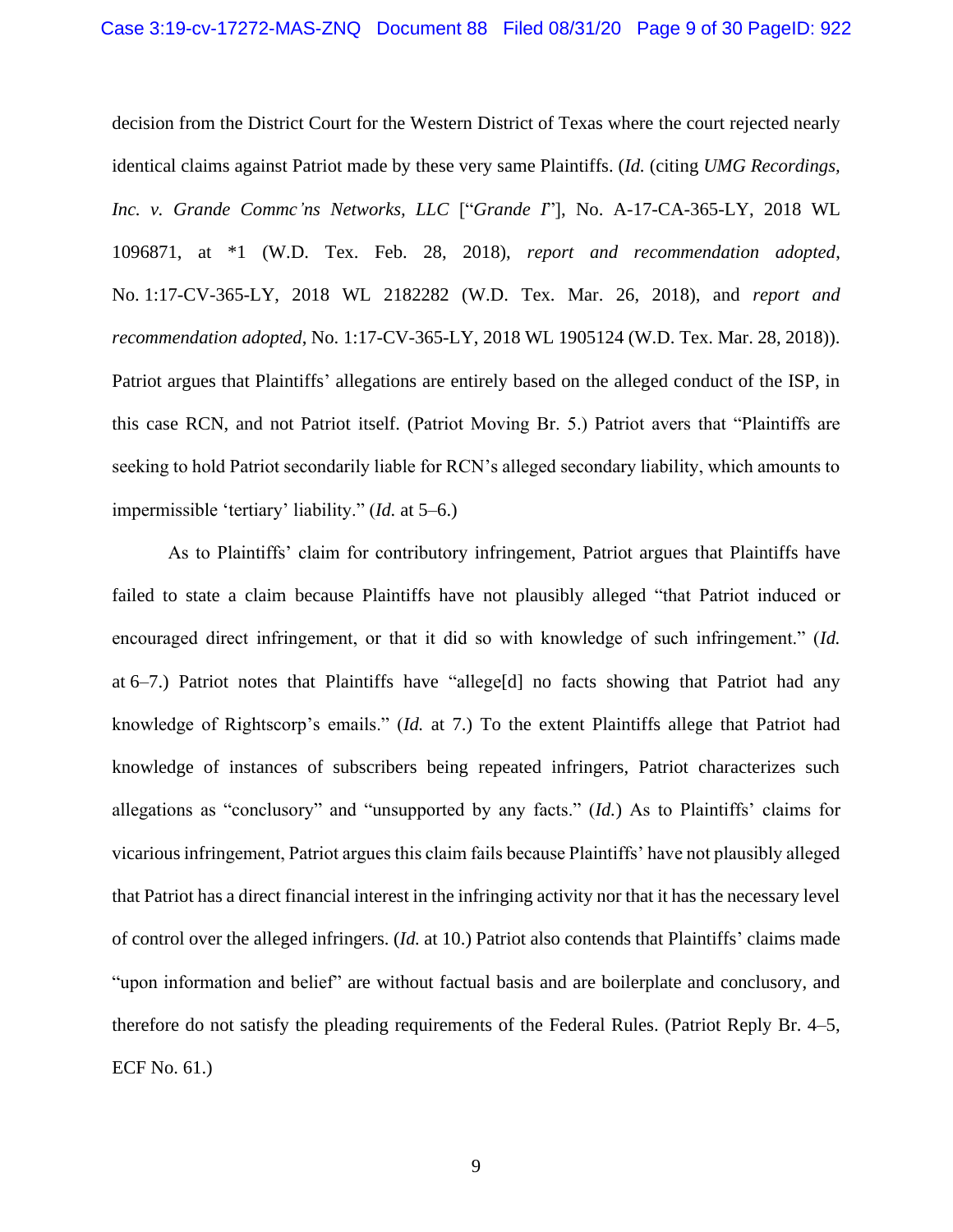In opposition, Plaintiffs argue that Patriot's citation to *Grande* is inapplicable in this case because:

> Plaintiffs have significantly enhanced their allegations here to include the facts that Patriot is an owner of RCN; Patriot directed RCN's policies of allowing unlimited infringement on its network; these Patriot-directed policies attracted and kept infringing users as paying subscribers on RCN's network; and Patriot reaped a direct financial benefit from that infringement as a result.

(Pls.' Patriot Opp'n Br. 2–3, ECF No. 53.) Plaintiffs' further argue that Patriot's claim of "tertiary liability" "cannot be squared with well settled law in the Third Circuit and other courts." (*Id.* at 3.) Plaintiffs contend they have adequately alleged Patriot's knowledge and material contribution to secondary copyright infringement and, in support, point to the Rightscorp emails and Patriot's influence over RCN's policies. (*Id.* at 3–4.)

# **IV. DISCUSSION**

"Contributory and vicarious infringement are theories of secondary liability for copyright infringement that 'emerged from common law principles and are well established in the law.'" *Leonard v. Stemtech Int'l Inc*, 834 F.3d 376, 386 (3d Cir. 2016) (quoting *Metro–Goldwyn–Mayer Studios Inc. v. Grokster, Ltd.*, 545 U.S. 913, 930 (2005)). "Secondary liability for copyright infringement does not exist in the absence of direct infringement by a third party." *Id.* (quoting *A&M Records, Inc. v. Napster, Inc.*, 239 F.3d 1004, 1013 n.2 (9th Cir. 2001), *as amended* (Apr. 3, 2001), *aff'd sub nom. A&M Records, Inc. v. Napster, Inc.*, 284 F.3d 1091 (9th Cir. 2002)). "Thus, to prove a claim of contributory or vicarious infringement, a plaintiff must first show direct infringement by a third party." *Id.* However, "[a] plaintiff does not need to sue the third party to file suit against a defendant under theories of secondary liability." *Broad. Music Inc. v. Hemingway's Cafe, Inc.*, No. 15-6806, 2017 WL 2804951, at \*4 (D.N.J. June 28, 2017) (citing *Arista Records, Inc. v. Flea World, Inc.*, 356 F. Supp. 2d 411, 416 (D.N.J. 2005)). The Court,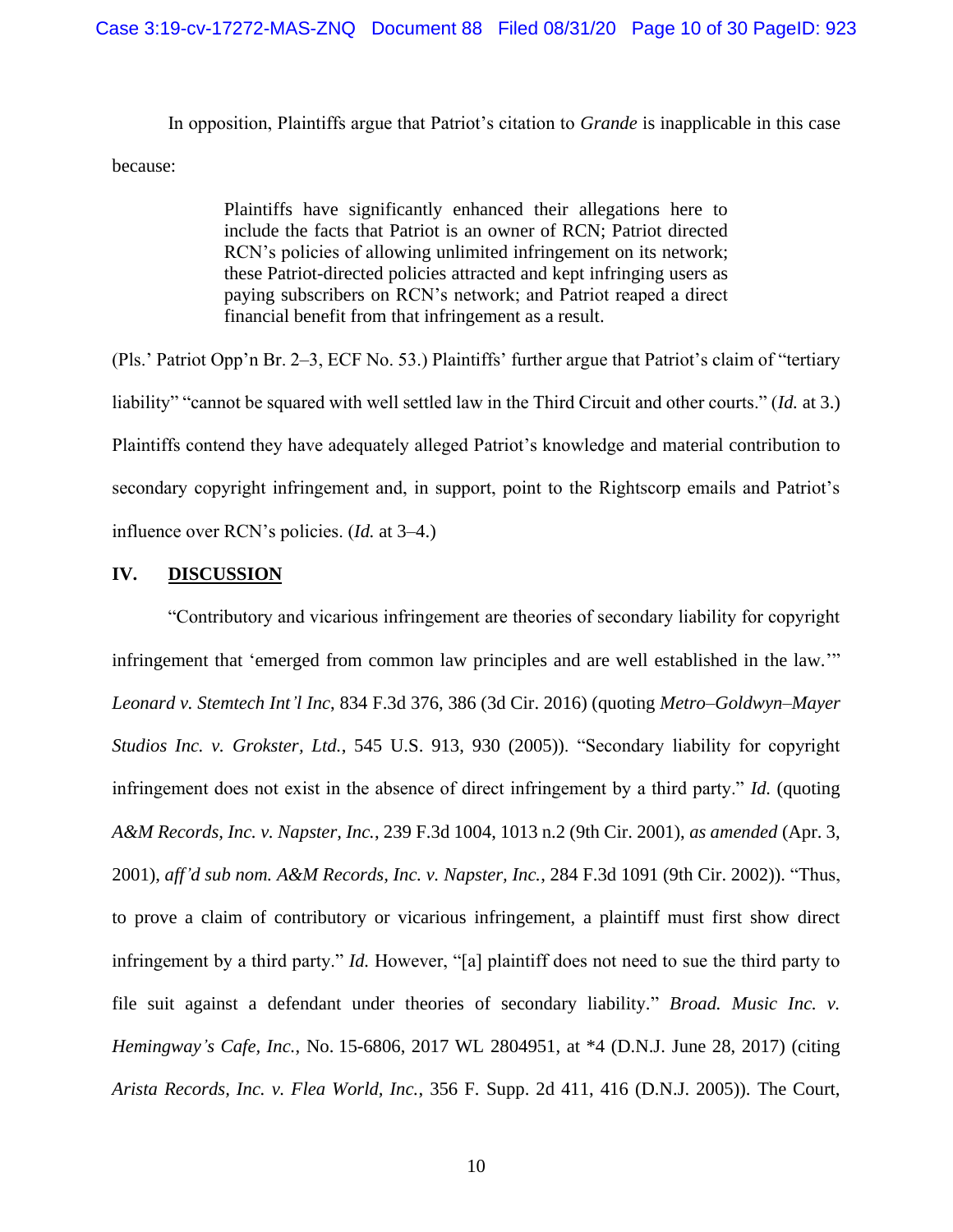therefore, begins by considering whether Plaintiffs have adequately pleaded direct infringement by a third party.

# **A. Plaintiffs Have Adequately Pleaded Direct Infringement by a Third Party**

"To prove direct infringement, a plaintiff must show that (1) it owns a valid copyright; (2) another party copied elements of its work without authorization; and (3) that party engaged in volitional conduct." *Leonard*, 834 F.3d at 386–87 (citing *Kay Berry, Inc. v. Taylor Gifts, Inc.*, 421 F.3d 199, 203 (3d Cir. 2005)); *see also Broad. Music Inc.*, 2017 WL 2804951, at \*3 ("To establish copyright infringement under the Copyright Act, a plaintiff must demonstrate: (1) ownership of a valid copyright; and (2) unauthorized copying of original elements of the plaintiff's work.") (internal quotation and citation omitted). "When asserting ownership of a copyright, the existence of a copyright registration certificate issued from the United States Copyright Office is prima facie evidence of the validity of the party's copyright and of the facts stated in the certificates, including ownership of the copyright." *Flea World, Inc.*, 2006 WL 842883, at \*8 (citation omitted). "Copying refers to the act of infringing any of the exclusive rights that accrue to the owner of a valid copyright, as set forth at 17 U.S.C. § 106, including the rights to distribute and reproduce copyrighted material." *Kipcon, Inc. v. D. W. Smith Assocs., LLC*, No. 17-3190, 2017 WL 5129888, at \*3 (D.N.J. Nov. 6, 2017) (quoting *Kay Berry, Inc. v. Taylor Gifts, Inc.*, 421 F.3d 199, 207 (3d Cir. 2005)). "Volitional conduct occurs when a party engages in 'the act constituting infringement.'" *Leonard*, 834 F.3d at 387 (citing *CoStar Grp., Inc. v. LoopNet, Inc.*, 373 F.3d 544, 551 (4th Cir. 2004)). "[T]he lines between direct infringement, contributory infringement[,] and vicarious liability are not clearly drawn." *Broad. Music Inc.*, 2017 WL 2804951, at \*4. Generally, however, "contributory liability is based on the defendant's failure to stop its own actions which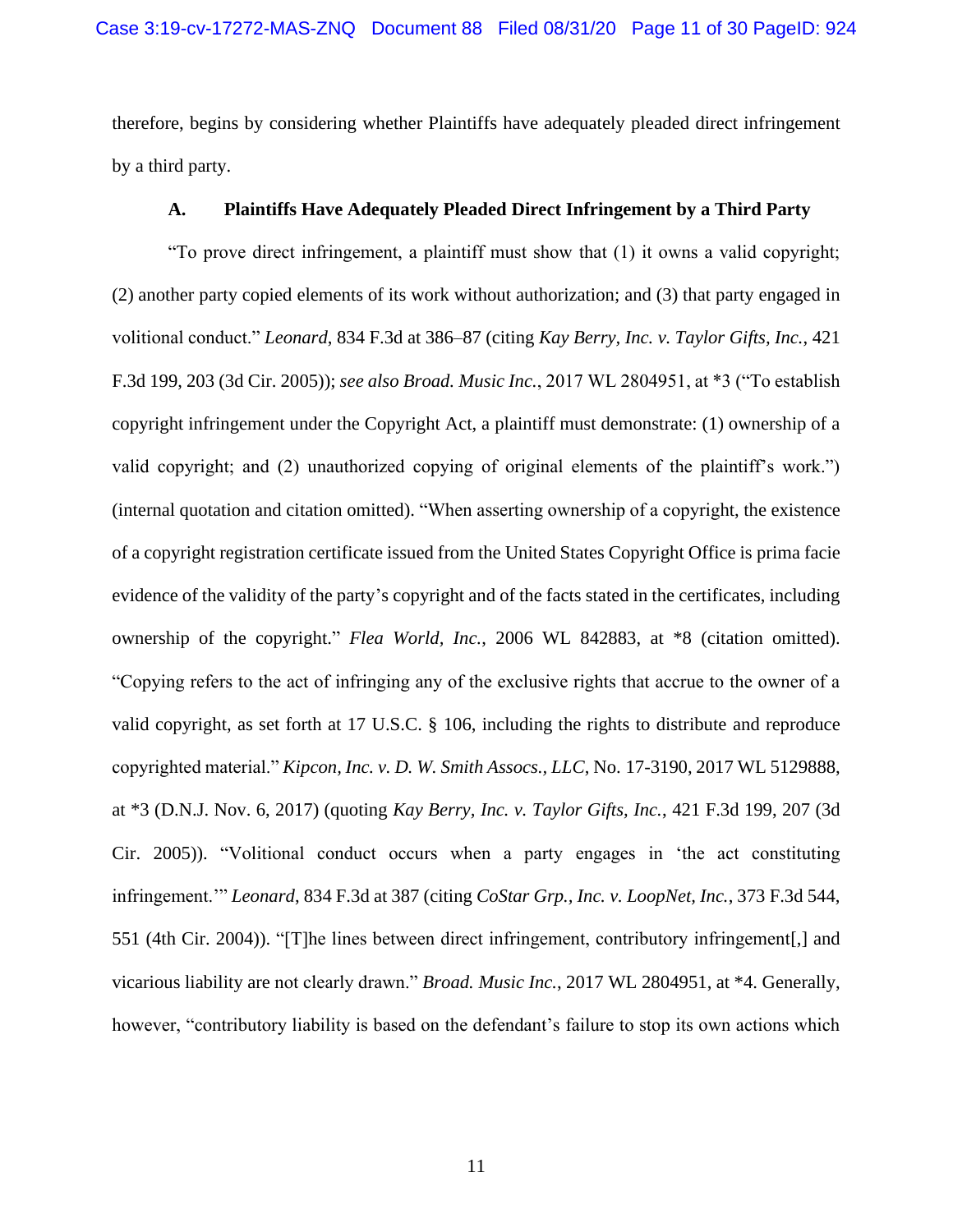facilitate third-party infringement, while vicarious liability is based on the defendant's failure to cause a third party to stop its directly infringing activities." *Id.*

### **1. Plaintiffs Own Valid Copyrights**

Here, the Court finds Plaintiffs have adequately pleaded they own a valid copyright and that a third party infringed on that copyright. Plaintiffs attach, as an exhibit to their Amended Complaint, a partial list of sound recordings for which they own the copyright and plausibly allege that RCN's subscribers illegally downloaded and distributed those recordings without authorization. (*See* List of Copyrighted Recordings; *see generally* Am. Compl.) The List of Copyrighted Recordings includes: (1) the name of the Plaintiff who owns the copyright; (2) the artist who created the sound recording; (3) the title of the sound recording; and (4) the registration number from the United States Copyright Office. (*See generally* List of Copyrighted Recordings.) This information is prima facie evidence of the validity of Plaintiffs' copyrights. *See Flea World, Inc.*, 2006 WL 842883, at \*8.

# **2. Plaintiffs Plausibly Allege Infringement of Their Distribution and Reproduction Rights**

Under 17 U.S.C. § 106(1), (3), "the owner of copyright under this title has the exclusive rights . . . (1) to reproduce the copyrighted work . . . [and] (3) to distribute copies . . . of the copyrighted work to the public by sale or other transfer." An individual who violates these exclusive rights is an infringer. *See Napster, Inc.*, 239 F.3d at 1014 ("Napster users who upload file names to the search index for others to copy violate plaintiffs' distribution rights. Napster users who download files containing copyrighted music violate plaintiffs' reproduction rights.").

Accepting the allegations of the Amended Complaint as true and construing the facts in Plaintiffs' favor, the Court finds Plaintiffs have adequately pleaded an infringement of their distribution rights. RCN argues that the "alleged acts—making files available to others for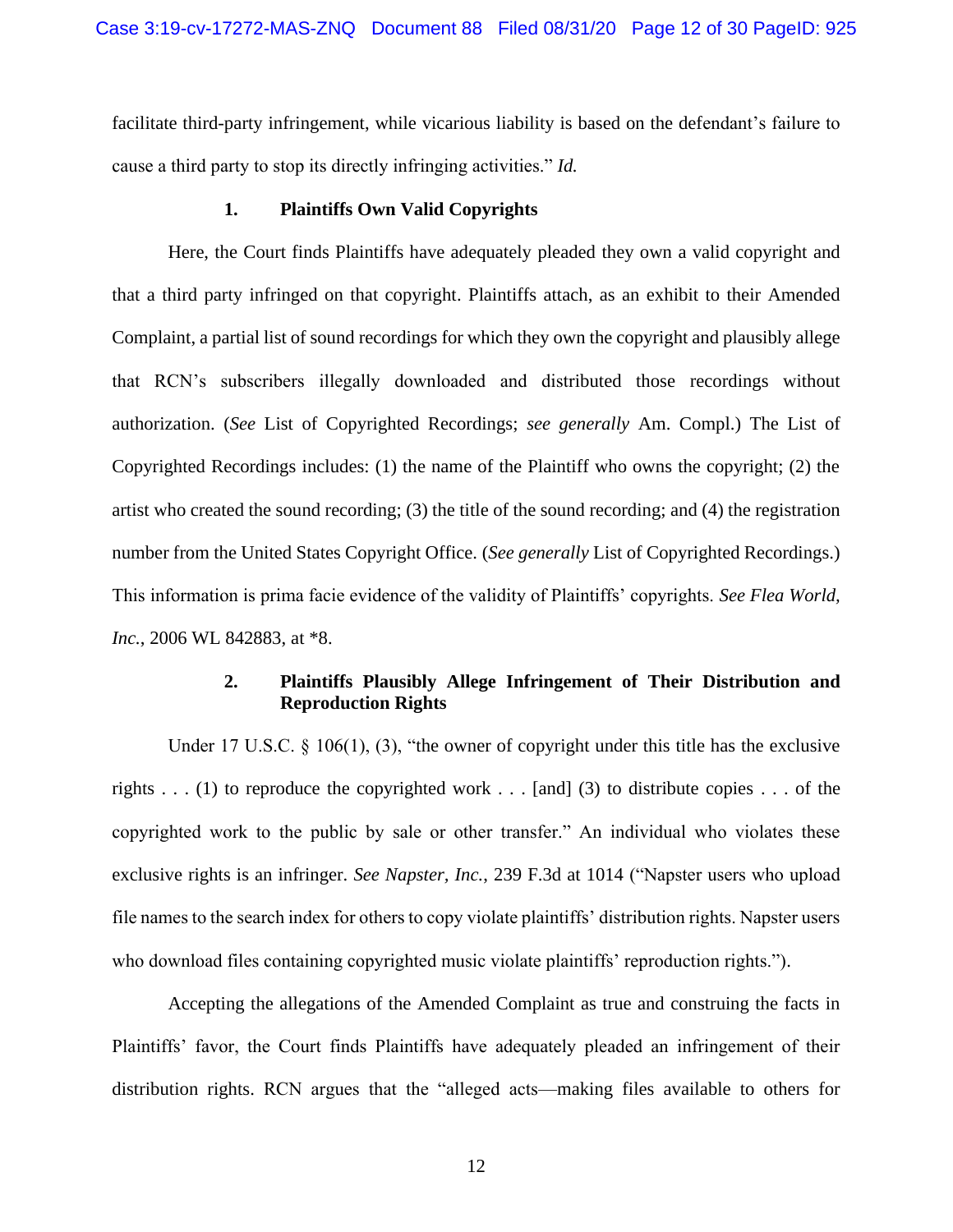download—are not direct infringement of the distribution right, but are rather secondary infringement of the copyright owner's reproduction right." (RCN Moving Br. at 34–35.) RCN argues that imposing liability upon them would amount to "impermissible tertiary liability." (*Id.* at 36.) This assertion, however, fails to fully account for the allegations of the Amended Complaint. Indeed, Plaintiffs specifically allege "Rightscorp also repeatedly obtained a copy of the infringing file that was the subject of an infringement notice, . . . Rightscorp obtained tens of thousands of these audio files, including copies of each of the Copyrighted Sound Recordings listed in Exhibit A, within the applicable statute of limitations period." (Am. Compl. ¶ 69.) At the pleading stage, the Court finds this allegation sufficient. Indeed, "[c]ourts have consistently relied upon evidence of downloads by a plaintiff's investigator to establish both unauthorized copying and distribution of a plaintiff's work." *BMG Rights Mgmt. (US) LLC v. Cox Commc'ns, Inc.* ["*Cox II*"], 199 F. Supp. 3d 958, 972 (E.D. Va. 2016), *aff'd in part, rev'd in part on other grounds*, 881 F.3d 293 (4th Cir. 2018); *Arista Records LLC v. Usenet.com, Inc.*, 633 F.Supp.2d 124, 149–150 n.16 (S.D.N.Y. 2009) ("Defendants' argument that [downloads by Plaintiffs' investigators] are not proof of unauthorized copying because Plaintiffs had 'authorized' the downloads by their investigators is without merit. Courts routinely base findings of infringement on the actions of plaintiffs' investigators." (collecting cases)); *Warner Bros. Records Inc. v. Walker*, 704 F. Supp. 2d 460, 467 (W.D. Pa. 2010) (holding that downloads by MediaSentry [a third-party service used to detect infringement] "establish[ed] unauthorized distribution as to those nine recordings"); *Capitol Records, Inc. v. Thomas*, 579 F. Supp. 2d 1210, 1216 (D. Minn. 2008) ("[D]istribution to MediaSentry can form the basis of an infringement claim."); *Universal City Studios Prods. LLLP v. Bigwood*, 441 F. Supp. 2d 185, 190 (D. Me. 2006) ("[B]y using [a peerto-peer network] to make copies of the Motion Pictures available to thousands of people over the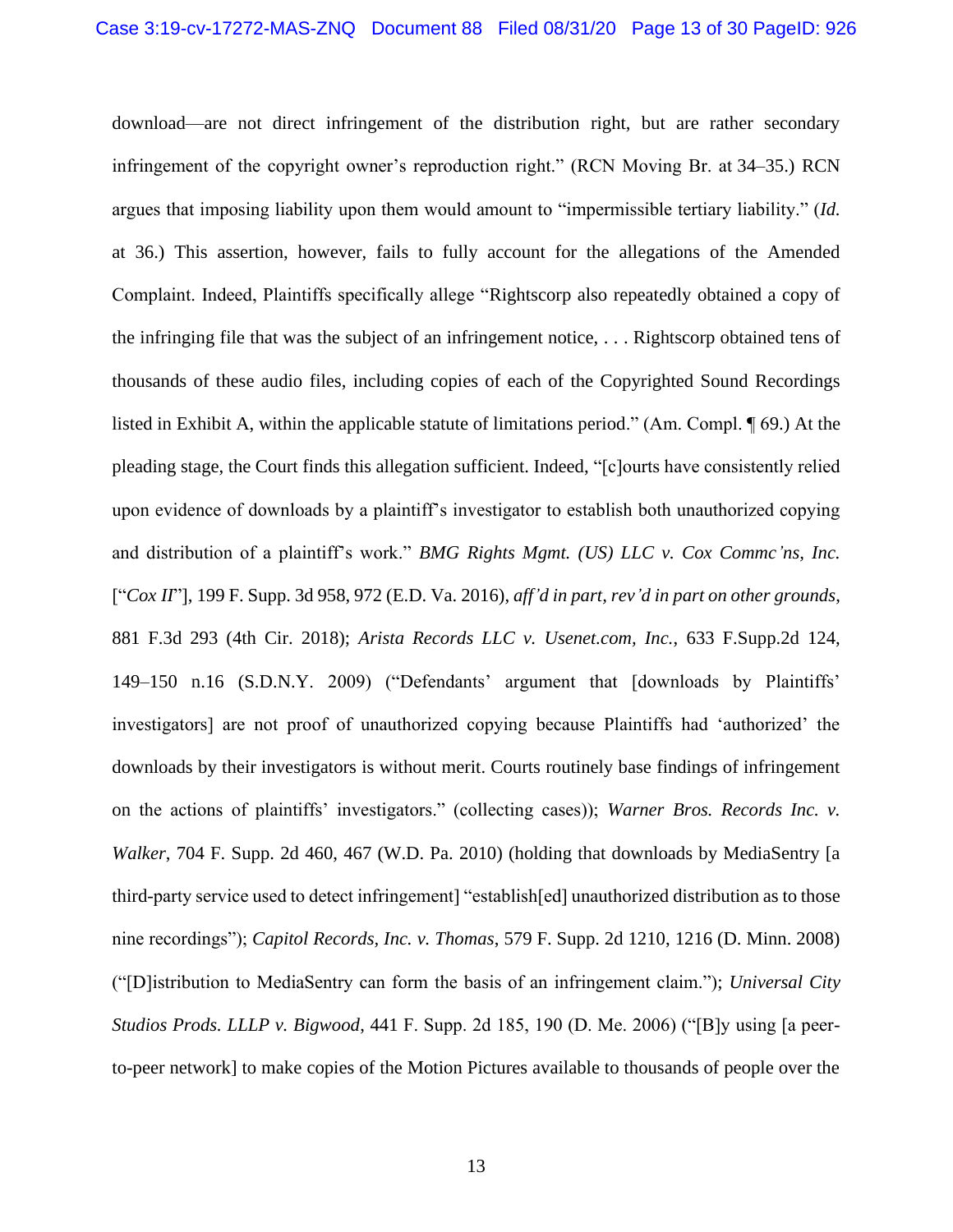internet, [d]efendant violated Plaintiffs' exclusive right to distribute the Motion Pictures."); *see also UMG Recordings, Inc. v. Grande* ["*Grande II*"], 384 F. Supp. 3d 743, 765 (W.D. Tex. 2019) (rejecting defendant's argument regarding tertiary liability and holding that "the [c]ourt concludes a theory of direct liability properly applies to [the ISP's] customers, either through making infringing materials available, or through actual dissemination of infringing materials. Therefore, by providing the services permitting their customers' alleged direct infringement, [the ISP] is potentially liable as a secondary infringer"). The Court finds, accordingly, that Plaintiffs' have adequately pleaded that RCN subscribers' violated Plaintiffs' distribution rights.

The Court similarly finds that Plaintiffs have adequately pleaded a violation of their reproduction rights. RCN argues that Plaintiffs have failed to plausibly plead a violation of reproduction rights because they do not allege facts "that an RCN subscriber actually copied copyrighted material—*i.e.*, downloaded it from another BitTorrent user—using RCN's network." (RCN Moving Br. 34.) This, too, misstates the allegations of the Amended Complaint. Rather, Plaintiffs specifically allege that RCN's subscribers "utilize RCN's service to download infringing music files using BitTorrent protocols." (Am. Compl. ¶ 99.) Plaintiffs further allege that RCN's subscribers "download and distribute Plaintiffs' copyrighted works illegally through RCN's service." (*Id.*) The Court finds the allegations of the Amended Complaint sufficient at the pleading stage. *See Bigwood*, 441 F. Supp. 2d at 190 ("[B]y downloading files containing the Motion Pictures, [d]efendant infringed [p]laintiffs' exclusive right of reproduction.") Because the Court finds Plaintiffs have adequately pleaded that direct infringement by a third party occurred, the Court turns to the merits of the parties' remaining arguments.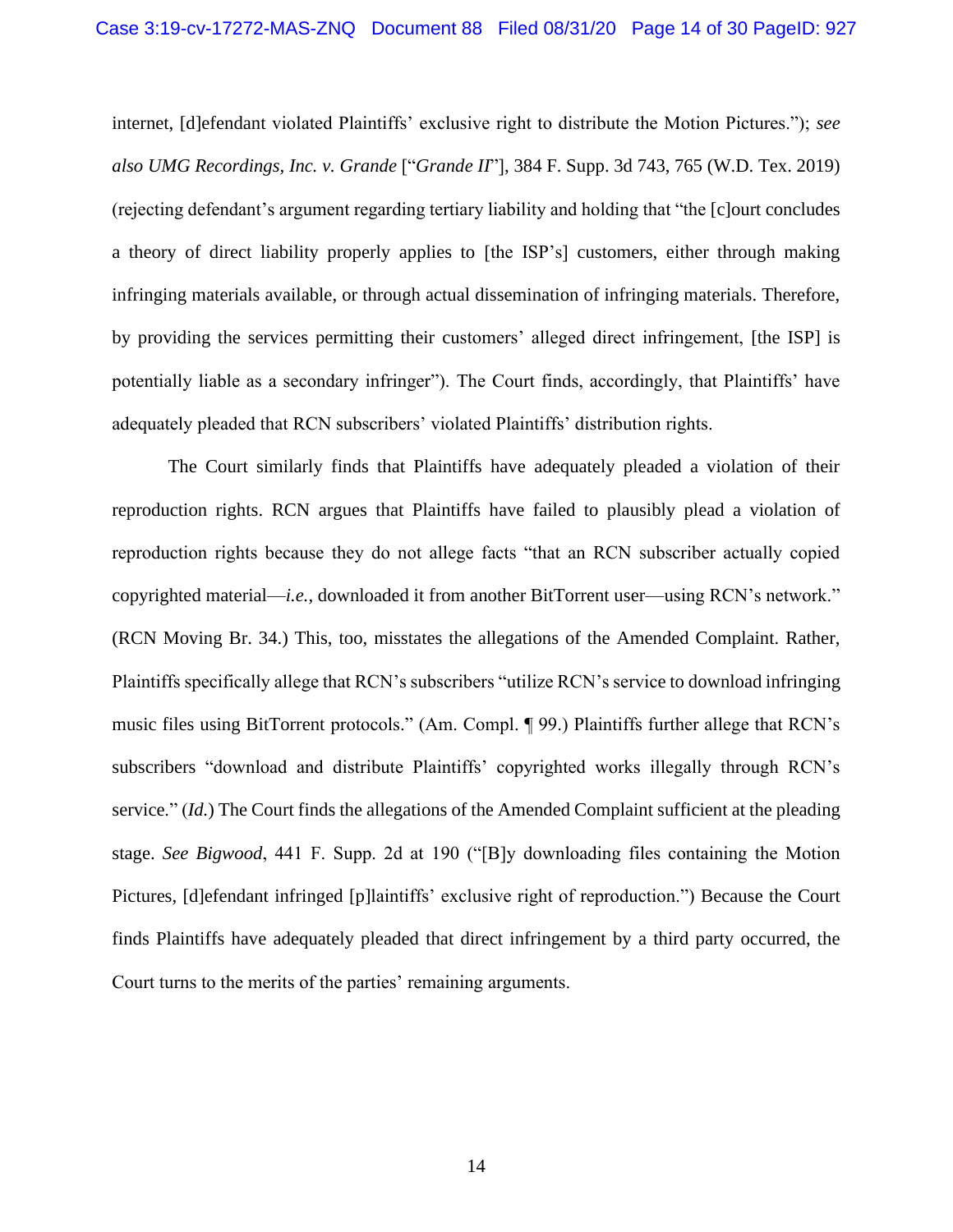### **B. RCN's Motion to Dismiss**

The Court now turns to the remaining arguments of RCN's Motion to Dismiss. Plaintiffs bring Counts One and Two of the Amended Complaint against RCN for contributory and vicarious infringement. (*See generally* Am. Compl.)

### **1. Plaintiffs Have Adequately Pleaded Contributory Infringement**

"One infringes contributorily by intentionally inducing or encouraging direct infringement." *Grokster*, 545 U.S. at 930. "To establish a claim of contributory infringement, a plaintiff must show: (1) a third party directly infringed the plaintiff's copyright; (2) the defendant knew that the third party was directly infringing; and (3) the defendant materially contributed to or induced the infringement." *Leonard*, 834 F.3d at 387 (citing *Gershwin Publ'g Corp. v. Columbia Artists Mgmt., Inc.*, 443 F.2d 1159, 1162 (2d Cir. 1971) ("[O]ne who, with knowledge of the infringing activity, induces, causes or materially contributes to the infringing conduct of another, may be held liable as a 'contributory' infringer."); *see also Perfect 10, Inc. v. Amazon.com, Inc.*, 508 F.3d 1146, 1171 (9th Cir. 2007) ("[U]nder *Grokster,* an actor may be contributorily liable for intentionally encouraging direct infringement if the actor knowingly takes steps that are substantially certain to result in such direct infringement."). Because the Court has already found Plaintiffs adequately pleaded third party infringement, the Court turns to the remaining two factors.

### **i. Knowledge Requirement**

"Contributory infringement requires that the secondary infringer know or have reason to know of direct infringement." *Flea World, Inc.*, 2006 WL 842883, at \*14 (D.N.J. Mar. 31, 2006) (internal quotations omitted) (citing *Napster, Inc.*, 239 F.3d at 1020). The knowledge requirement "has been interpreted to include 'both those with actual knowledge and those who have reason to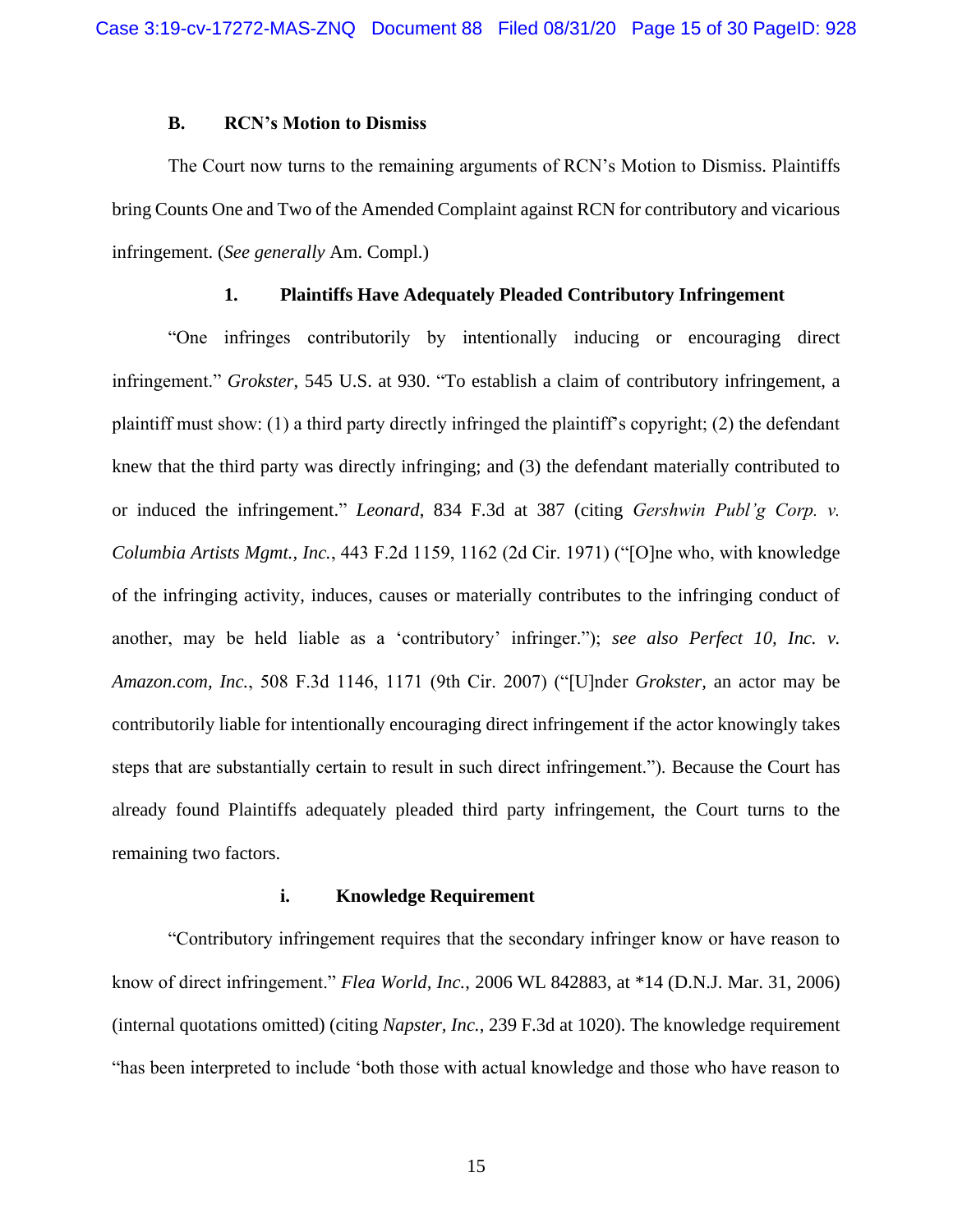know of direct infringement.'" *Tanksley v. Daniels*, 259 F. Supp. 3d 271, 295 (E.D. Pa. 2017) (quoting *Parker v. Google*, 422 F. Supp. 2d 492, 499 (E.D. Pa. 2006)), *aff'd*, 902 F.3d 165 (3d Cir. 2018)). "Actual knowledge is not required; constructive knowledge of infringement is sufficient to meet this burden." *Broad. Music Inc.*, 2017 WL 2804951, at \*4 (quotations omitted). "In addition, turning a 'blind eye' to infringement is the equivalent of knowledge." *Flea World, Inc.*, 2006 WL 842883, at \*14 (quoting *In re Aimster Copyright Litig.*, 334 F.3d 643, 649 (7th Cir. 2003)); *In re Aimster Copyright Litig.*, 334 F.3d 643, 650 (7th Cir. 2003) ("Willful blindness is knowledge, in copyright law (where indeed it may be enough that the defendant *should* have known of the direct infringement[)]  $\dots$ , as it is in the law generally.") (internal citation omitted); *see also Gershwin Pub. Corp. v. Columbia Artists Mgmt., Inc.*, 443 F.2d 1159, 1162 (2d Cir. 1971) (holding that a defendant may "be held liable as a 'contributory' infringer if it were shown to have had knowledge, or reason to know, of the infringing nature of the records"). "A person is 'willfully blind' or engages in 'conscious avoidance' amounting to knowledge where the person was aware of a high probability of the fact in dispute and consciously avoided confirming that fact." *BMG Rights Mgmt. (US) LLC v. Cox Commc'ns, Inc.* ["*Cox I*"], 149 F. Supp. 3d 634, 673 (E.D. Va. 2015), *aff'd in part, rev'd in part*, 881 F.3d 293 (4th Cir. 2018) (*quoting Viacom Int'l, Inc. v. YouTube, Inc.*, 676 F.3d 19, 35 (2d Cir. 2012)). "[C]ourts have held that the knowledge element for contributory infringement is met in those cases where a party has been *notified* of specific infringing uses of its technology and fails to act to prevent such uses, or willfully blinds itself to such infringing uses." *Cox II*, 199 F. Supp. 3d at 979 (citation omitted).

Here, the Court finds Plaintiffs have made allegations sufficient to satisfy the knowledge requirement at the pleading stage. As to actual knowledge, Plaintiffs aver that the five million notices sent to RCN by Rightscorp that provided the IP address of the user, the date and time of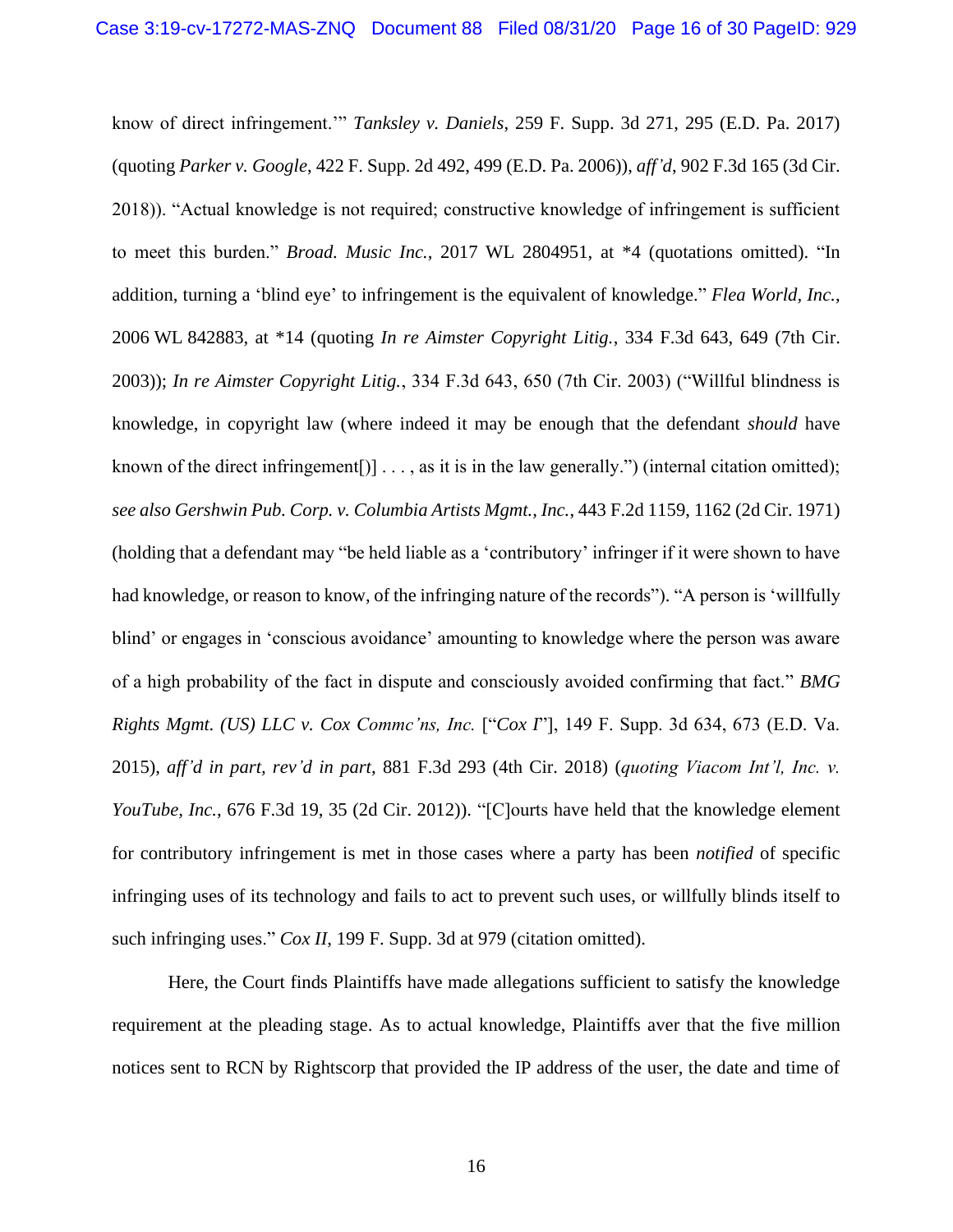the activity, and the name of the infringed upon content is sufficient to confer actual knowledge to RCN. (Pls.' RCN Opp'n Br. 19.) Plaintiffs similarly argue that, at a minimum, such notices gave RCN "reason to know" that widespread infringement was being committed by its subscribers and, therefore, that RCN had constructive knowledge of infringement. (*Id.*) As to willful blindness, Plaintiffs allege that "[b]y ignoring the repeat infringement notifications and refusing to take action against repeat infringers, and instead providing those customers with ongoing internet service, Defendants made a deliberate decision to contribute to known copyright infringement." (*Id.* at 20; *see also* Am. Compl. ¶ 65 ("the notices gave RCN the specific identities of its infringing subscribers, by referring to their unique Internet Protocol or "IP" addresses"); *id.* ¶ 89 ("RCN had the means to withhold that assistance upon learning of specific infringing activity by specific users, but failed to do so, purposefully ignoring and turning a blind eye to the flagrant and repeated infringement by its subscribers")).

Construing the facts in the light most favorable to Plaintiffs, the Court finds Plaintiffs have adequately alleged that RCN had knowledge of the infringement. *See Cox II*, 199 F. Supp. 3d at 979 (finding that the "jury could reasonably conclude that Rightscorp captured infringing activity on Cox's network, and that had Cox received the notices they would have satisfied the knowledge requirement"); *EMI Christian Music Grp., Inc. v. MP3tunes, LLC*, 844 F.3d 79, 91 (2d Cir. 2016) (holding that "at trial the plaintiffs could prevail by demonstrating that MP3tunes's failure to track users who created links to infringing content identified on takedown notices or who copied files from those links evidenced its willful blindness to the repeat infringing activity of its users"); *see also Jalbert v. Grautski*, 554 F. Supp. 2d 57, 68 (D. Mass. 2008) ("Although the defendant must have knowledge of the infringing activity, the defendant need only have known of the direct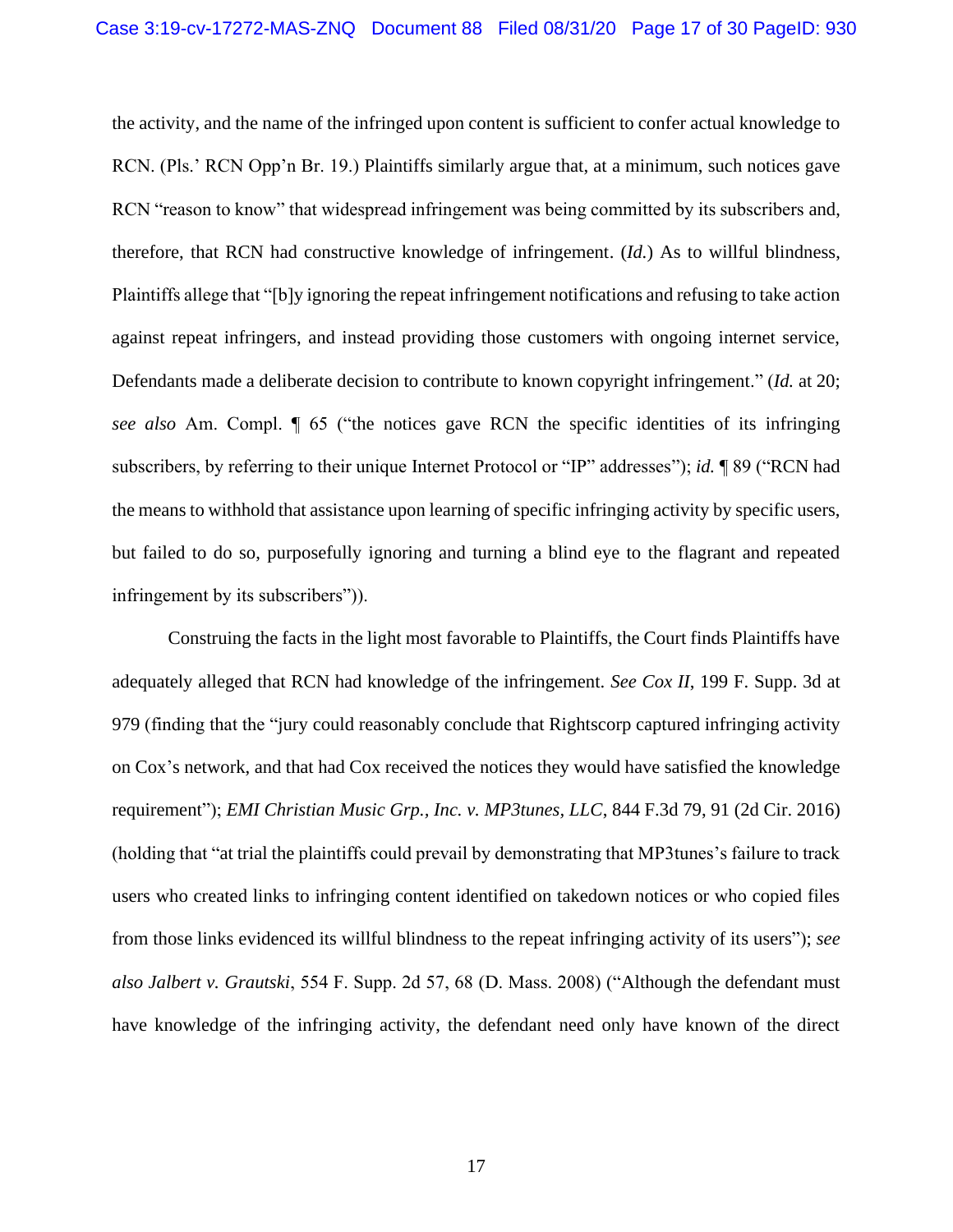infringer's activities, and need not have reached the legal conclusion that those activities infringed a copyrighted work.") (internal quotation omitted).

#### **ii. Material Contribution or Inducement**

"One who, with knowledge of the infringing activity, induces, causes or materially contributes to the infringing conduct of another, may be held liable as a 'contributory' infringer." *Gershwin*, 443 F.2d at 1162. "[U]nder *Grokster*, an actor may be contributorily liable for intentionally encouraging direct infringement if the actor knowingly takes steps that are substantially certain to result in such direct infringement." *Perfect 10, Inc.*, 508 F.3d at 1171. To satisfy the "material contribution or inducement" requirement of the third element, there must be "conduct that encourages or assists the infringement." *Tanksley*, 259 F. Supp. 3d at 296 (quoting *Gordon v. Pearson Educ., Inc.*, 85 F. Supp. 3d 813, 819 (E.D. Pa. 2015)). "[P]roviding the site and facilities for known infringing activity is sufficient to establish contributory liability." *Fonovisa, Inc. v. Cherry Auction, Inc.*, 76 F.3d 259, 264 (9th Cir. 1996) (citing with approval *Columbia Pictures Industries, Inc. v. Aveco, Inc.,* 800 F.2d 59 (3rd Cir.1986)); *Arista Records LLC v. Lime Grp. LLC*, 784 F. Supp. 2d 398, 432 (S.D.N.Y. 2011) (holding that a defendant who "provided machinery or goods that facilitated infringement" can be contributorily liable); *see also* 2 William F. Patry, Copyright Law & Practice 1147 (stating that "[m]erely providing the means for infringement may be sufficient" to incur contributory copyright liability).

"For example, a defendant who is peripherally involved in infringement, such as one who provides online payment services for transactions involving infringement, does not 'materially contribute' to infringement." *Arista Records LLC*, 784 F. Supp. 2d at 432. "In contrast, where a computer system operator learns of specific infringing material available on his system and fails to purge such material from the system that party knows of and contributes to direct infringement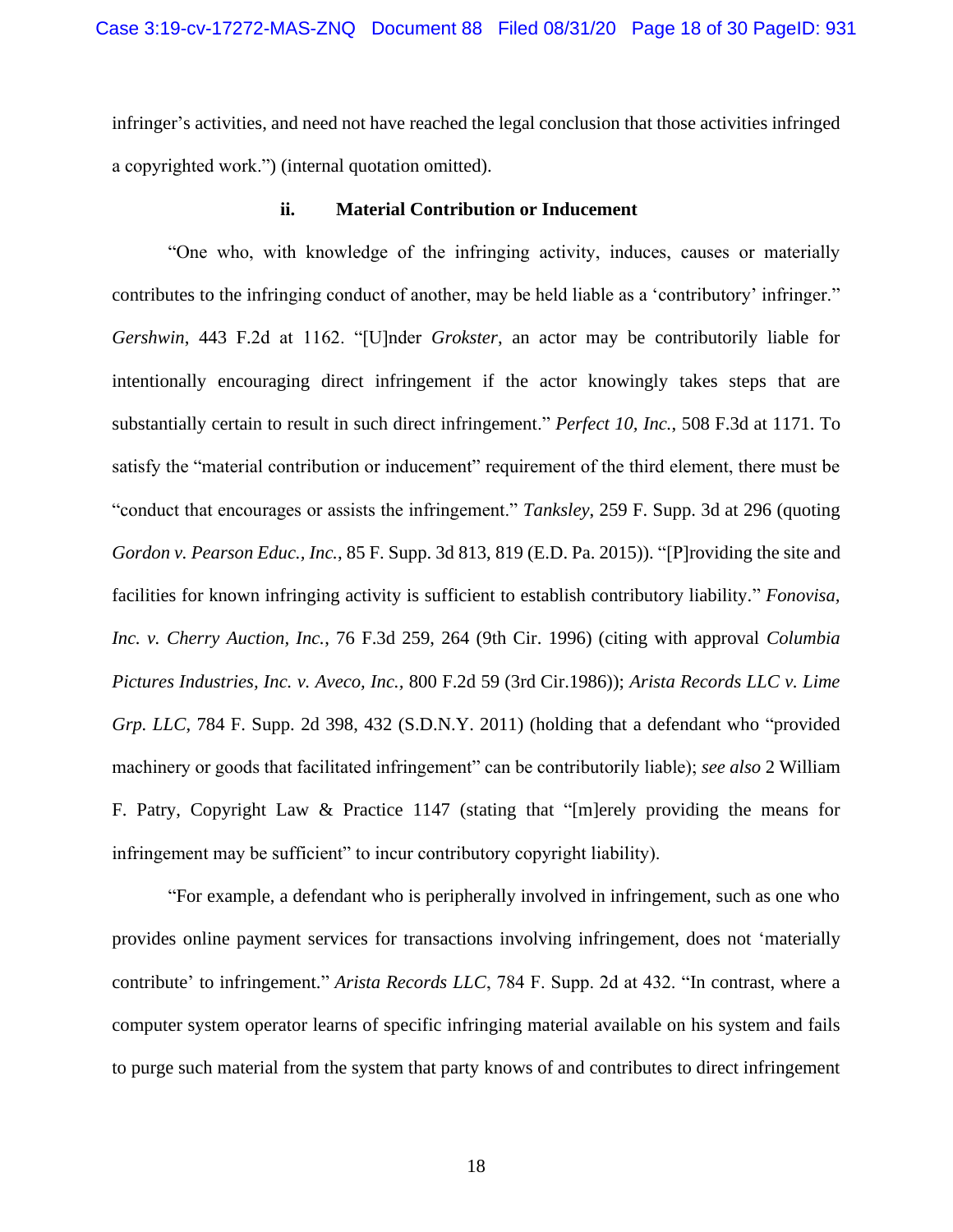and may be liable for contributory copyright infringement." *Id.* (internal citations and quotations omitted). Indeed, "a computer system operator can be held contributorily liable if it has *actual* knowledge that *specific* infringing material is available using its system and can take simple measures to prevent further damage to copyrighted works, yet continues to provide access to infringing works." *Perfect 10, Inc.*, 508 F.3d at 1172 (internal quotations and citations omitted) (emphasis in original).

RCN argues that Plaintiffs' argument that RCN materially contributed to infringement is precluded by the *Sony* Rule because its internet service "has substantial noninfringing uses." (RCN Moving Br. 16.) In *Sony*, the Court held that "the sale of copying equipment, like the sale of other articles of commerce, does not constitute contributory infringement if the product is widely used for legitimate, unobjectionable purposes. Indeed, it need merely be capable of substantial noninfringing uses." *Sony Corp. of Am. v. Universal City Studios, Inc.*, 464 U.S. 417, 442 (1984). In *Sony*, "[r]espondents alleged that some individuals had used Betamax video tape recorders (VTR's) to record some of respondents' copyrighted works which had been exhibited on commercially sponsored television and contended that these individuals had thereby infringed respondents' copyrights." *Id.* at 420. "Respondents further maintained that petitioners were liable for the copyright infringement allegedly committed by Betamax consumers because of petitioners' marketing of the Betamax VTR's." *Id.*

As a preliminary matter, the Court notes that the technology and manner of alleged infringement at issue in *Sony* is markedly different than the use of BitTorrent protocols that is alleged here. Second, the Supreme Court in *Grokster*, and various District and Circuit Courts, have subsequently added context to the *Sony* Rule and have applied it to new and emerging technologies in a less rigid fashion than RCN argues for here. In *Grokster*, the Supreme Court held that "*Sony*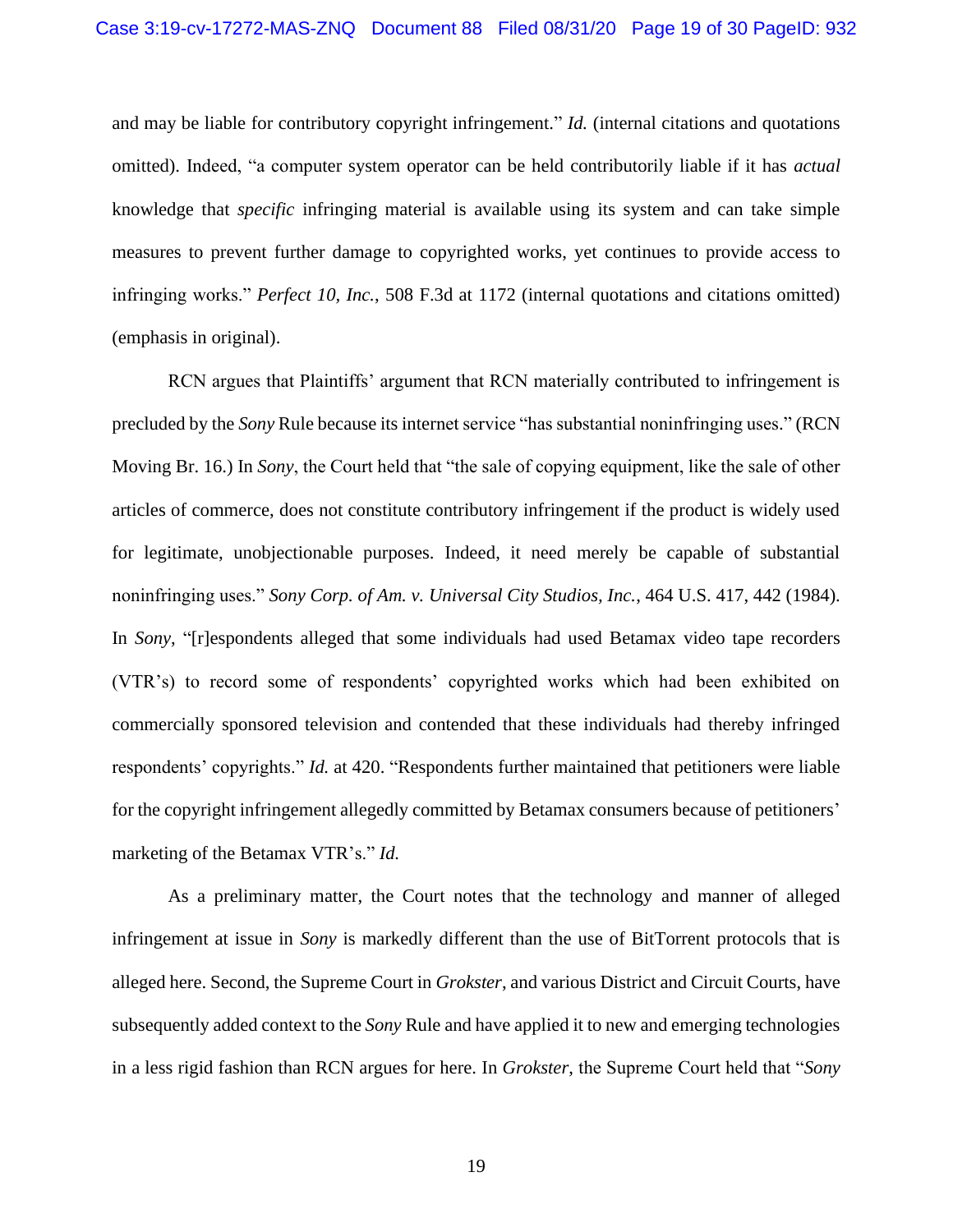barred secondary liability based on *presuming or imputing intent* to cause infringement solely from the design or distribution of a product capable of substantial lawful use, which the distributor knows is in fact used for infringement." *Grokster*, 545 U.S. at 933 (emphasis added). "*Sony's* rule limits imputing culpable intent as a matter of law from the characteristics or uses of a distributed product. But nothing in *Sony* requires courts to ignore evidence of intent if there is such evidence, and the case was never meant to foreclose rules of fault-based liability derived from the common law." *Id.* at 934–35; *Grande II*, 384 F. Supp. 3d at 766 ("The *Grokster* Court was clear that liability for contributory infringement was still to be analyzed by reference to those 'rules of fault-based liability derived from the common law.'") "[W]here evidence goes beyond a product's characteristics or the knowledge that it may be put to infringing uses, and shows statements or actions directed to promoting infringement, *Sony's* staple-article rule will not preclude liability." *Grokster*, 545 U.S. at 935; *see also Cox Commc'ns, Inc.*, 881 F.3d at 307 ("[C]ontrary to [the ISP's] argument, the fact that its technology can be substantially employed for a noninfringing use does not immunize it from liability for contributory copyright infringement.")*.* Ultimately, the *Grokster* Court reversed the Ninth Circuit's ruling, noting that the Circuit Court had "read *Sony*'s limitation to mean that whenever a product is capable of substantial lawful use, the producer can never be held contributorily liable for third parties' infringing use of it . . . . [t]his view of *Sony*, however, was error." *Id.* at 934.

On a motion to dismiss, "[t]he defendant bears the burden of showing that no claim has been presented." *Hedges*, 404 F.3d at 750. With that standard in mind, and construing the facts in the Plaintiffs' favor, the Court finds Plaintiffs have adequately pleaded the material contribution or inducement element. Plaintiffs have alleged that "RCN facilitated, encouraged, and materially contributed to such infringement by continuing to provide its network and the facilities necessary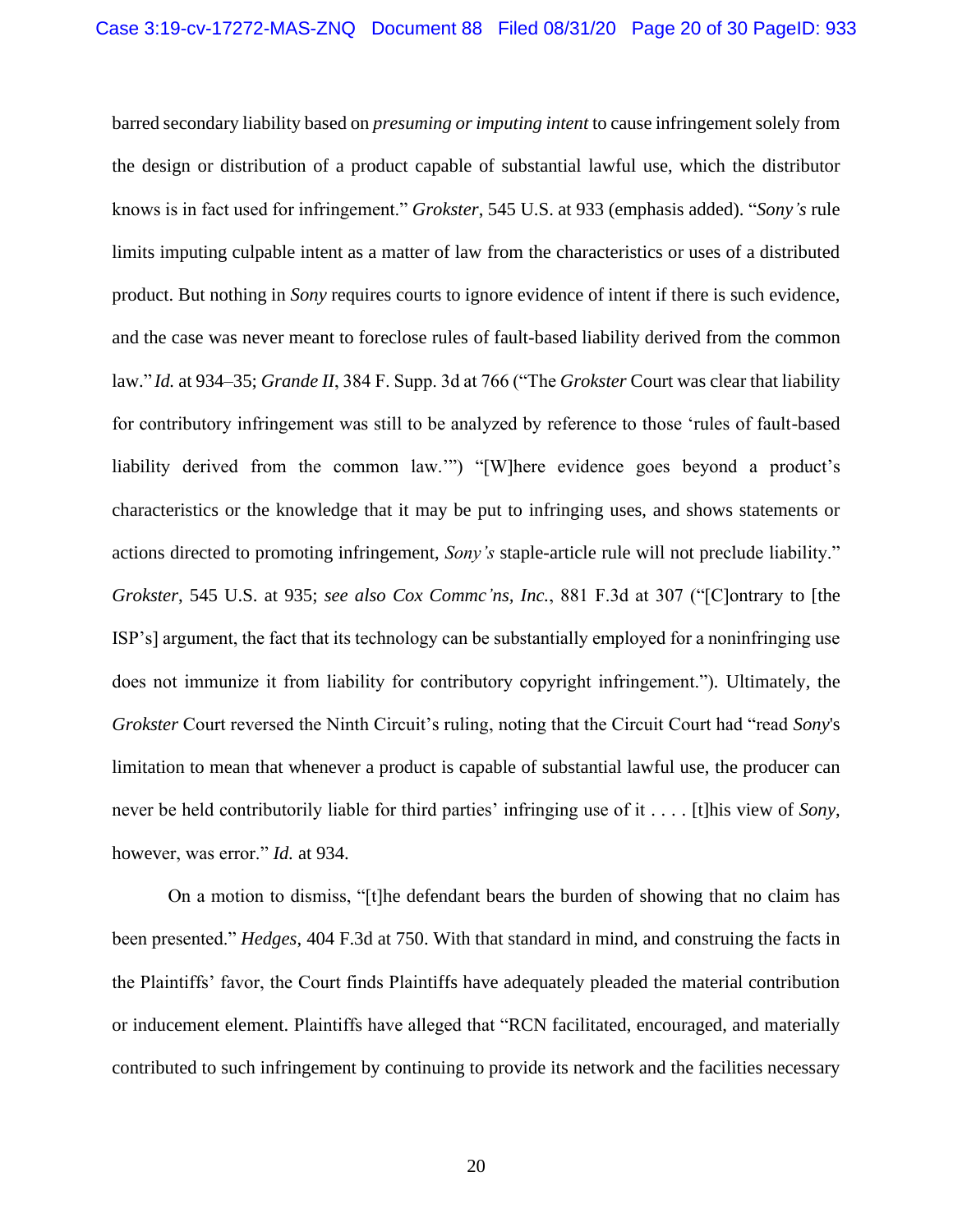for its subscribers to commit repeated infringements." (Am. Compl. ¶ 89.) "At the same time, RCN had the means to withhold that assistance upon learning of specific infringing activity by specific users, but failed to do so, purposefully ignoring and turning a blind eye to the flagrant and repeated infringement by its subscribers." (*Id.*) Indeed, other courts have found an ISP's failure to take remedial action against repeat copyright infringers is tantamount to encouraging infringement. *See Grande II*, 384 F. Supp. 3d at 767 (Noting that "liability may be imposed for intentionally encouraging infringement through specific acts. . . . The specific act in question here is the continued provision of internet services to customers. Thus[,] this is not a case of mere refusal to act. [The ISP] acted affirmatively by continuing to sell internet services and continuing to provide internet access to infringing customers.") (internal quotations and citations omitted)<sup>3</sup>; *Perfect 10*, *Inc.*, 508 F.3d at 1172 (holding that contributory "liability that may be imposed for intentionally encouraging infringement through specific acts," "intent may be imputed," and that "a service provider's knowing failure to prevent infringing actions could be the basis for imposing contributory liability"); *Cox Commc'ns, Inc.*, 881 F.3d at 308 (same).<sup>4</sup>

<sup>3</sup> Similar to the instant case, the ISP in *Grande II* had received over one million notices from a third-party company that provided services similar to those offered by Rightscorp. *Grande II*, 384 F. Supp. 3d at 768.

<sup>&</sup>lt;sup>4</sup> "Distilling these principles into a rule of liability, service providers like Grande can be held contributorily liable if [they] ha[ve] *actual* knowledge that *specific* infringing material is available using its system, and can take simple measures to prevent further damages to copyrighted works, yet continue[ ] to provide access to infringing works." *Grande II*, 384 F. Supp. 3d at 768 (quoting *Perfect 10, Inc.*, 508 F.3d at 1172).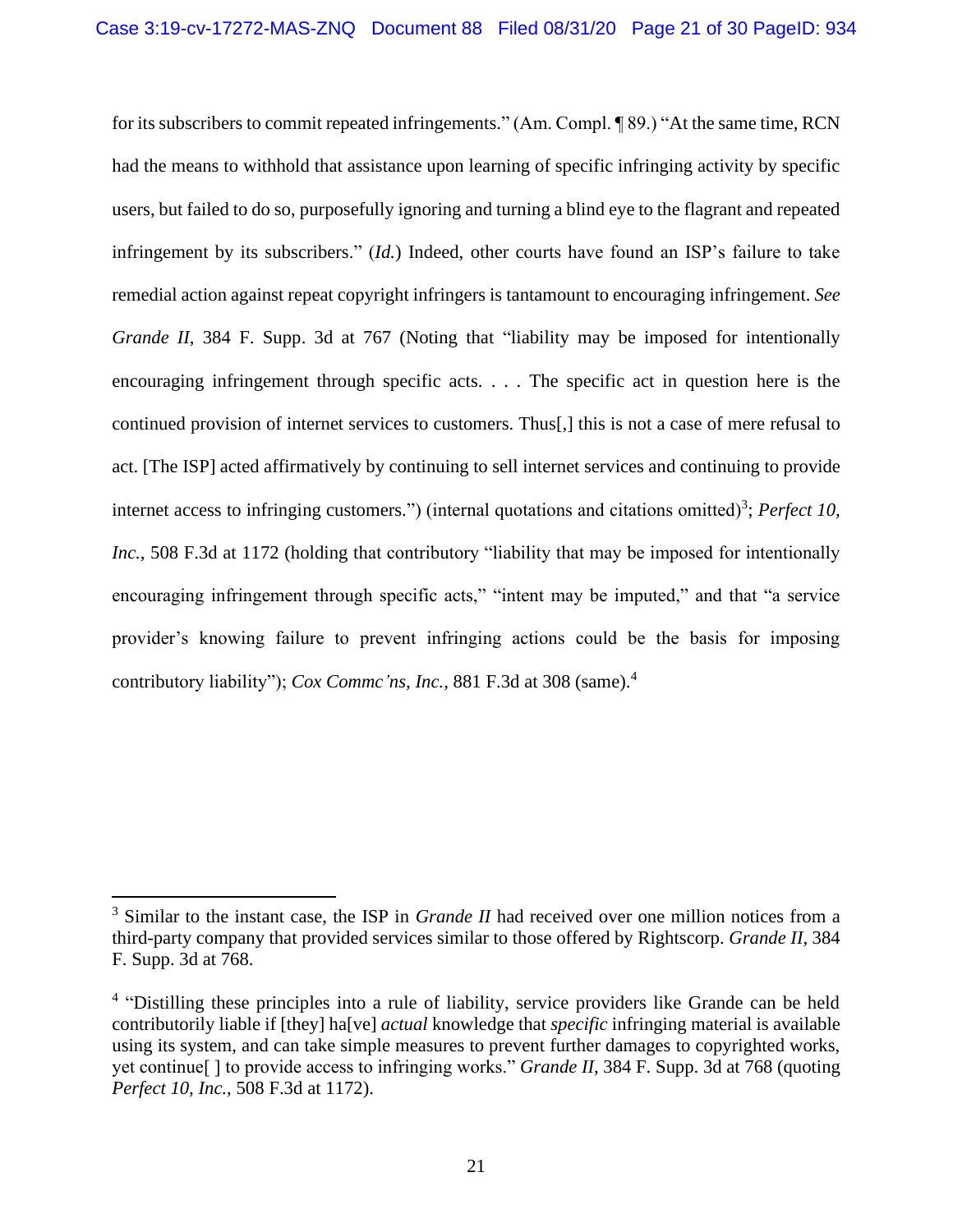Because the Court finds that Plaintiffs have adequately pleaded the elements of contributory infringement, RCN's Motion, to the extent it seeks dismissal of that count, is denied.5,6

# **2. Vicarious Infringement**

Vicarious infringement occurs when one "profit[s] from direct infringement while declining to exercise a right to stop or limit it." *Grokster*, 545 U.S. at 930. "To establish vicarious infringement, a plaintiff must prove that the defendant had (1) the right and ability to supervise or control the infringing activity; and (2) a direct financial interest in such activities." *Leonard*, 834 F.3d at 388 (citing *Grokster*, 545 U.S. at 930 & n.9; *Am. Tel. and Tel. Co. v. Winback and Conserve Program*, 42 F.3d 1421, 1441 (3d Cir. 1994)); *see also Grande II*, 384 F. Supp. 3d at 752 n.1 ("Vicarious infringement occurs when a defendant profits directly from the infringement and has a right and ability to supervise the direct infringer, even if the defendant initially lacks knowledge of the infringement.") (internal quotation omitted).

<sup>5</sup> The Court finds RCN's citations to *Cobbler Nevada, LLC v. Thomas Gonzalez* and *Malibu Media v. Park* unconvincing. First, *Cobbler* did not address whether a large ISP can be held liable for contributory infringement. *See Cobbler Nevada, LLC v. Gonzales*, 901 F.3d 1142 (9th Cir. 2018). Second, as discussed in *Grande II*, the facts of *Cobbler* are inapposite to those presented here. "[The ISP's] reliance on [*Cobbler*], is misplaced. [*Cobbler*] involved an individual subscriber who failed to prevent users of his internet subscription from infringing the plaintiff's copyright. . . . [and] focused on the fact that it was an individual internet subscriber at issue, who paid for internet services to an adult care home he operated, in contrast to the actual ISP defendant in this case." *Grande II*, 384 F. Supp. 3d. at 767. Finally, although it is a case from this District, *Malibu* is readily distinguishable as it involved an unopposed motion for default judgment filed against the alleged individual subscriber of an IP address, who was proceeding pro se. *Malibu Media v. Park*, No. 17-12107, 2019 WL 2960146, at \*4 (D.N.J. July 9, 2019). Although *Malibu* references *Cobbler*, RCN fails to persuasively articulate its application to the facts of the instant case.

<sup>&</sup>lt;sup>6</sup> RCN cites no binding authority from the Third Circuit in support of its arguments.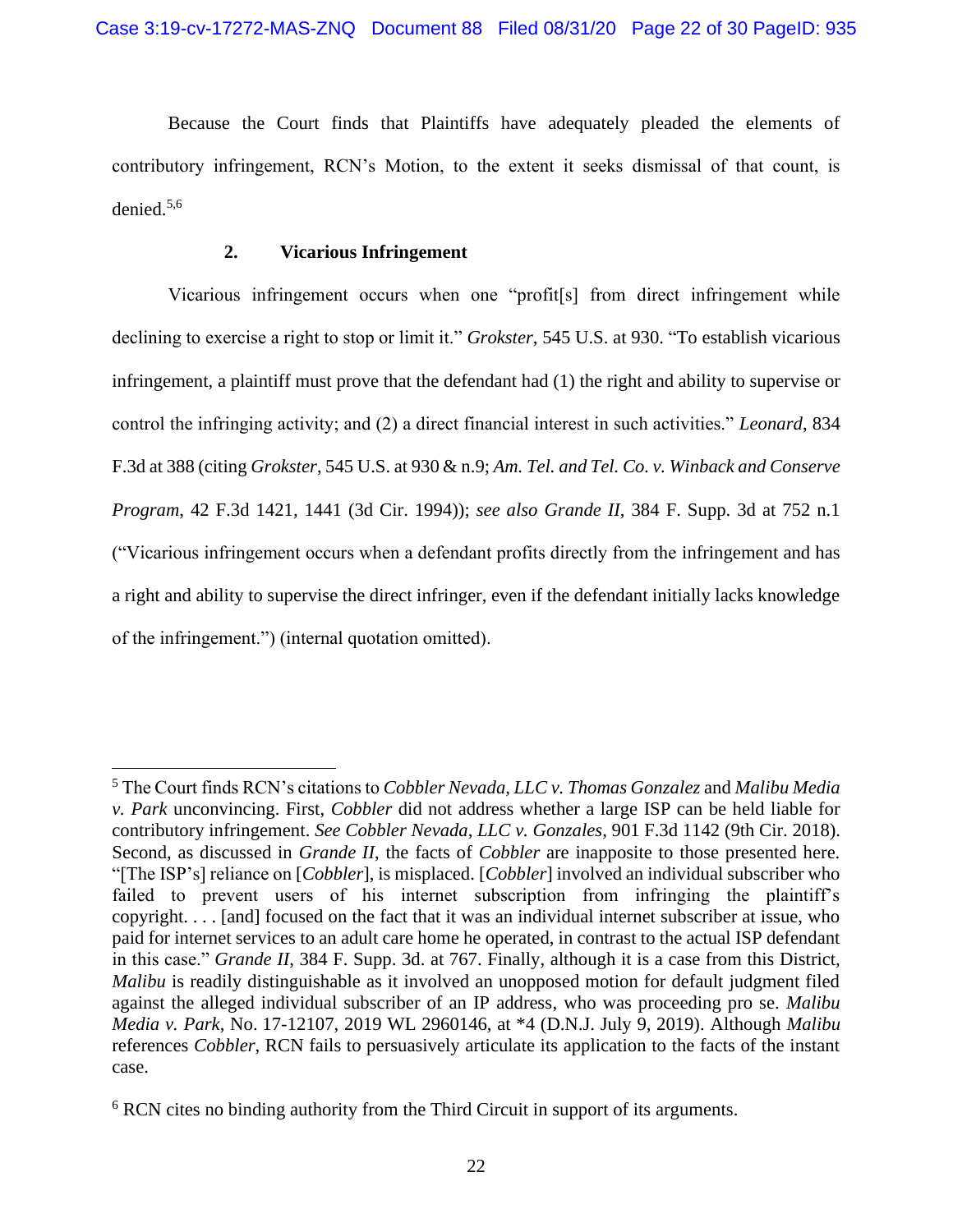# **i. Right or Ability to Supervise**

"The requirement that a defendant have the right to supervise or control is not limited to traditional agency relationships such as master-servant or employer-employee." *Leonard*, 834 F.3d at 388. "Indeed, vicarious infringement liability has been imposed on a person or entity 'even in the absence of an employer-employee relationship . . . if [the person or entity] has the right and ability to supervise the infringing activity.'" *Id.* (alterations in original) (quoting *Gershwin*, 443 F.2d at 1162). "[U]nder *Grokster,* a defendant exercises control over a direct infringer when he has both a legal right to stop or limit the directly infringing conduct, as well as the practical ability to do so." *Perfect 10, Inc.*, 508 F.3d at 1173; *Capitol Records, LLC v. Escape Media Grp., Inc.*, No. 12-6646, 2015 WL 1402049, at \*41 (S.D.N.Y. Mar. 25, 2015) ("A defendant is liable for vicarious copyright infringement by 'profiting from direct infringement while declining to exercise a right to stop or limit it.'" (quoting *Usenet.com, Inc.*, 633 F. Supp. 2d at 156)). "The ability to block infringers' access to a particular environment for any reason whatsoever is evidence of the right and ability to supervise." *Napster, Inc.*, 239 F.3d at 1023; *see also Usenet.com, Inc.*, 633 F. Supp. 2d at 157 (finding that defendant's ability to "to terminate, suspend or restrict users' subscriptions, thereby limiting their access to uploading or downloading content to or from [d]efendant's servers" was evidence of defendant's right or ability to supervise).

RCN points to two cases in support of its argument that it lacked the right or ability to supervise the actions of its users. First, RCN points to *Perfect 10*, where the plaintiffs argue that Google was vicariously liable for the infringing activities committed by third-party websites. *Perfect 10*, 508 F.3d at 1173. The Ninth Circuit affirmed in part the district court's denial of plaintiff's request for a preliminary injunction, noting, "Perfect 10 has not shown that Google has contracts with third-party websites that empower Google to stop or limit them from reproducing,

23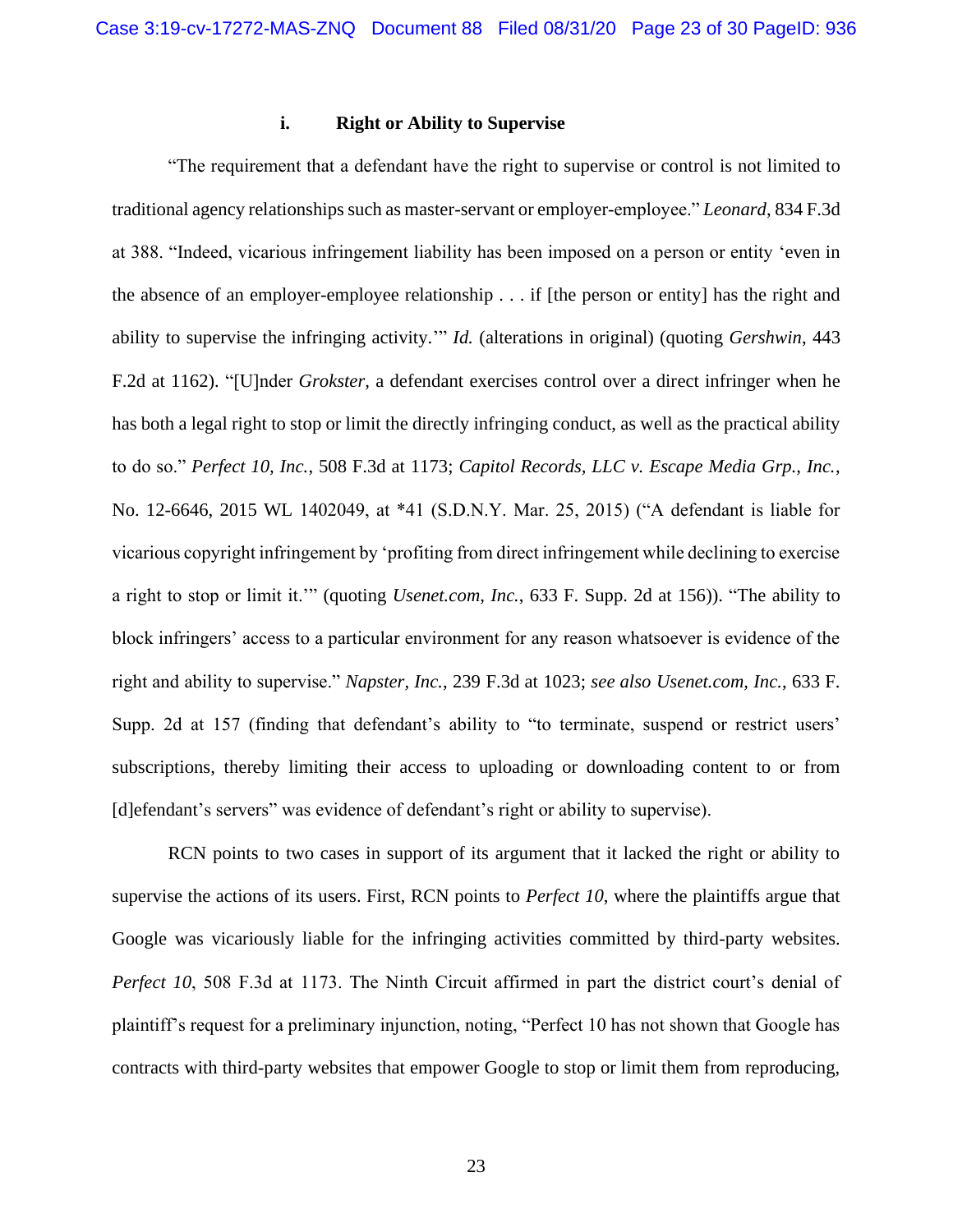displaying, and distributing infringing copies of Perfect 10's images on the Internet." *Id*. RCN further points to *Perfect 10, Inc. v. Visa International Service Association*, where the Ninth Circuit found:

> Just like Google, Defendants could likely take certain steps that may have the indirect effect of reducing infringing activity on the Internet at large. However, neither Google nor Defendants has any ability to directly control that activity, and the mere ability to withdraw a financial "carrot" does not create the "stick" of "right and ability to control" that vicarious infringement requires.

494 F.3d 788, 803 (9th Cir. 2007). The Court, however, finds these two cases readily distinguishable. First, neither Google nor Visa were being sued as ISPs, and Visa, as a payment provider, is even further removed. Second, RCN has the ability to control, supervise, or terminate the accounts of its subscribers. Indeed, the various courts that have considered similar allegations against ISPs have found that ISPs have the right or ability to control the infringement of their subscribers. *See, e.g.*, *Cox I*, 149 F. Supp. 3d at 674 ("[The ISP] has the contractual right to condition the availability of its internet access to users who do not use that service to violate copyrights. If users listen when [the ISP] exercises that power, infringement stops. If users do not and [the ISP] terminates them, that also stops or at least limits infringement."); *Grande I*, 2018 WL 1096871, at \*10 ("Grande can stop or limit the infringing conduct by terminating its subscribers' internet access. This is clearly sufficient to state a claim on the first element of vicarious liability.").

Here, Plaintiffs allege that RCN "has the right and ability to supervise and control the infringing activities that occur through the use of its service." (FAC ¶ 99.) RCN Defendants argue that at most they can terminate subscribers, thereby having an indirect effect on the infringing activity, but they do not have the right and ability to control the infringement by actually stopping alleged infringers from committing acts of infringement. (RCN's Moving Br. 31, 33.) RCN's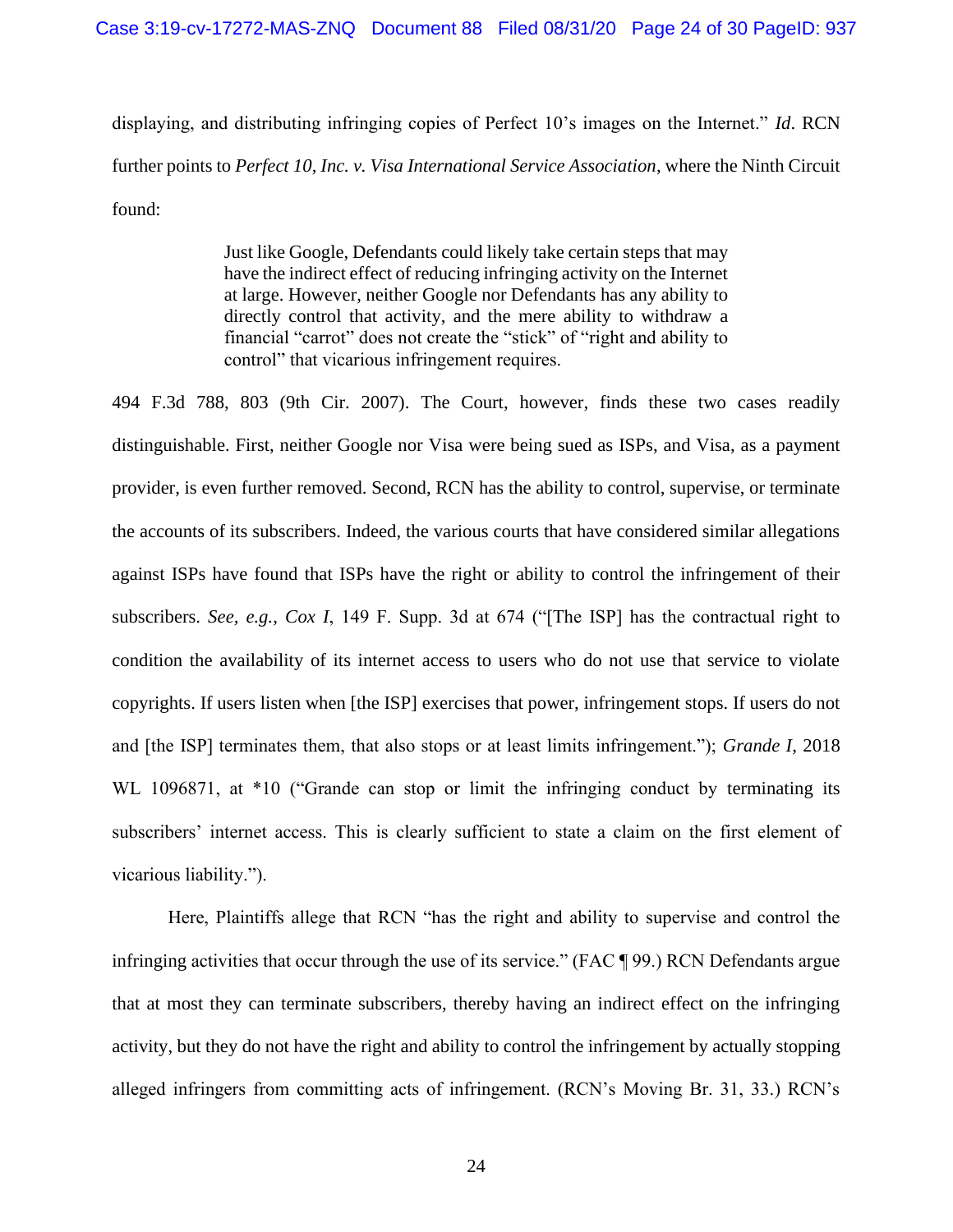arguments, for the reasons stated above, are unconvincing. The Court finds that Plaintiffs have adequately pleaded the right or ability to supervise prong of vicarious infringement.

# **ii. Direct Financial Interest**

"Financial benefit exists where the availability of infringing material acts as a draw for customers." *Parker v. Google, Inc.*, 242 F. App'x 833, 837 (3d Cir. 2007) (quotation and citation omitted). "The essential aspect of the 'direct financial benefit' inquiry is whether there is a causal relationship between the infringing activity and any financial benefit a defendant reaps, regardless of how substantial the benefit is in proportion to a defendant's overall profits." *Ellison v. Robertson*, 357 F.3d 1072, 1079 (9th Cir. 2004). "Thus, the central question of the 'direct financial benefit' inquiry in this case is whether the infringing activity constitutes a draw for subscribers, not just an added benefit." *Id.* However, "[t]here is no requirement that the draw be 'substantial." *Parker*, 242 F. App'x at 837. Indeed, "[t]he case law indicates that the presence of infringing music does not need to be a significant draw to establish vicarious liability, only that infringing music must be 'a' draw." *Flea World, Inc.*, 2006 WL 842883, at \*12. "[E]vidence of financial gain is not necessary to prove vicarious liability as long as the service provider has an economic incentive to tolerate infringing conduct." *Escape Media Grp., Inc.*, 2015 WL 1402049, at \*42 (citing *Capitol Records, Inc. v. MP3tunes, LLC*, 2013 WL 1987225, at \*10 (S.D.N.Y. May 14, 2013)).

Recent district court decisions deciding motions to dismiss have been divided on the application of this standard; some require a pleading that the infringing action to be *a* draw, while others require it to be *the* draw. *Compare Warner Records Inc. v. Charter Commc'ns, Inc.*, No. 19-874, 2020 WL 1872387, at \*4 (D. Colo. Apr. 15, 2020) ("If subscribers are attracted to Charter's services in part because of the ability to infringe on plaintiffs' copyrighted materials in particular, this is sufficient to show that the materials were 'a draw.'" (citing *Perfect 10, Inc. v.*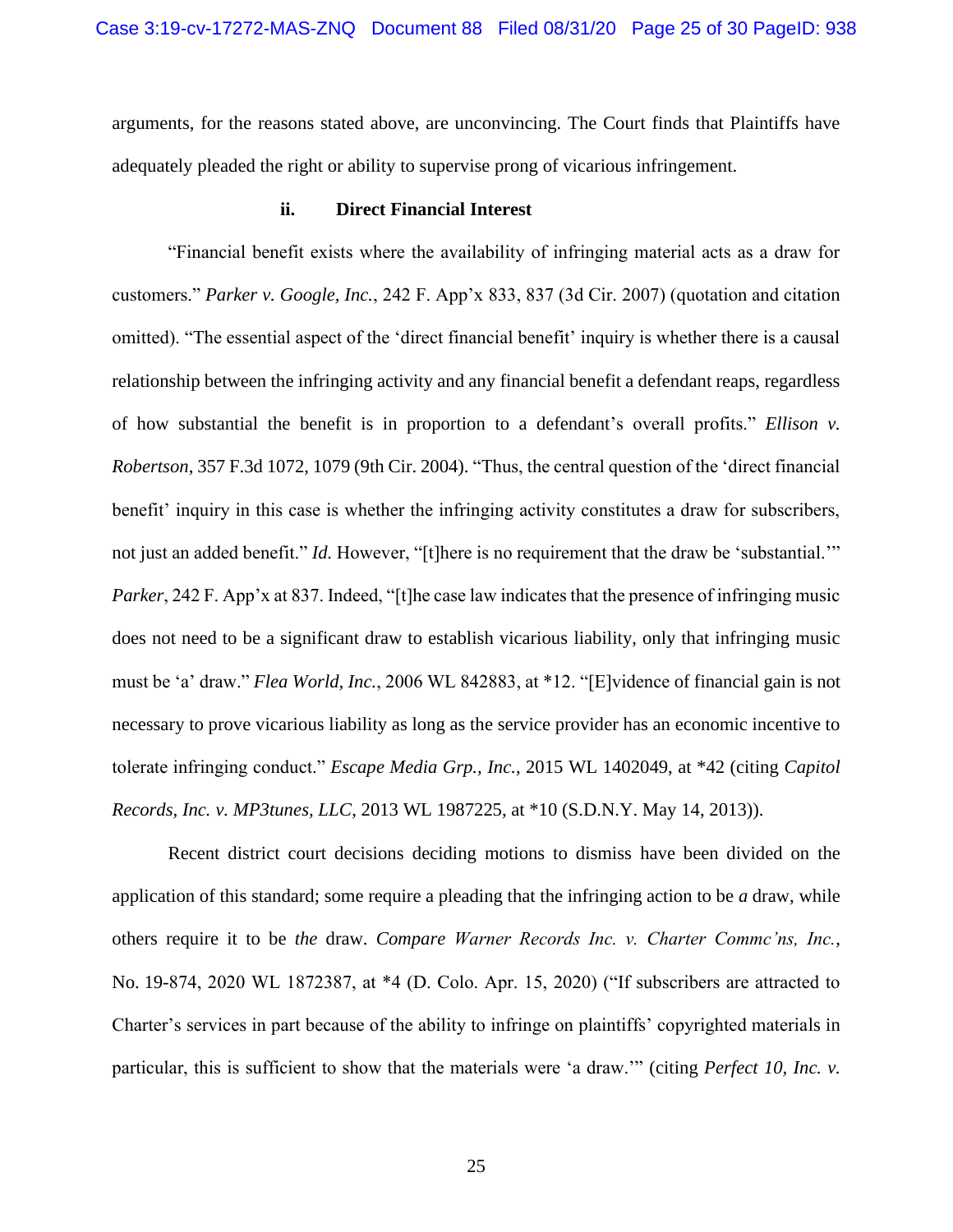*Giganews, Inc.*, 847 F.3d 657, 673 (9th Cir. 2017)), *with UMG Recordings, Inc. v. Bright House Networks*, LLC, No. 19-710, 2020 WL 3957675, at \*4 (M.D. Fla. July 8, 2020) ("[T]he plaintiff must be prepared to show and must, therefore, allege that the availability of infringing content 'provide[s] the main customer "draw" to the [service].'" (quoting *Adobe Sys. Inc. v. Canus Prods., Inc.*, 173 F. Supp. 2d 1044, 1051 (C.D. Cal. 2001)).

RCN points to *Grande I*, where the district court granted the defendant's motion to dismiss UMG's claim for vicarious infringement, and argues this Court should find similarly. *See Grande I*, 2018 WL 1096871, at \*10. In *Grande I*, the plaintiffs only allegation regarding a direct financial incentive was that "the availability of music—and particularly UMG's music—acts as a powerful draw for user[]s of Grande's service, who use that service to download infringing music files using BitTorrent protocols." *Id.* (citation omitted). The court found this allegation was insufficient to establish the "direct financial interest" prong of vicarious infringement. *Id.* The court wrote,

> There are no allegations that Grande's actions in failing to adequately police their infringing subscribers is a draw to subscribers to purchase its services, so that they can then use those services to infringe on UMG's (and others') copyrights. Instead UMG only alleges that the existence of music and the BitTorrent protocol is the draw. But that would impose liability on every ISP, as the music at issue is available on the Internet generally, as is the BitTorrent protocol, and is not something exclusively available through Grande's services.

*Id.*

In opposition, Plaintiffs point to their Amended Complaint and argue that, unlike in

*Grande I*, they have made such an allegation in this matter.

The ability of subscribers to download and distribute Plaintiffs' copyrighted works illegally through RCN's service, without limit, has served as a valuable draw for infringing subscribers, and has allowed RCN to attract, retain and charge higher fees to those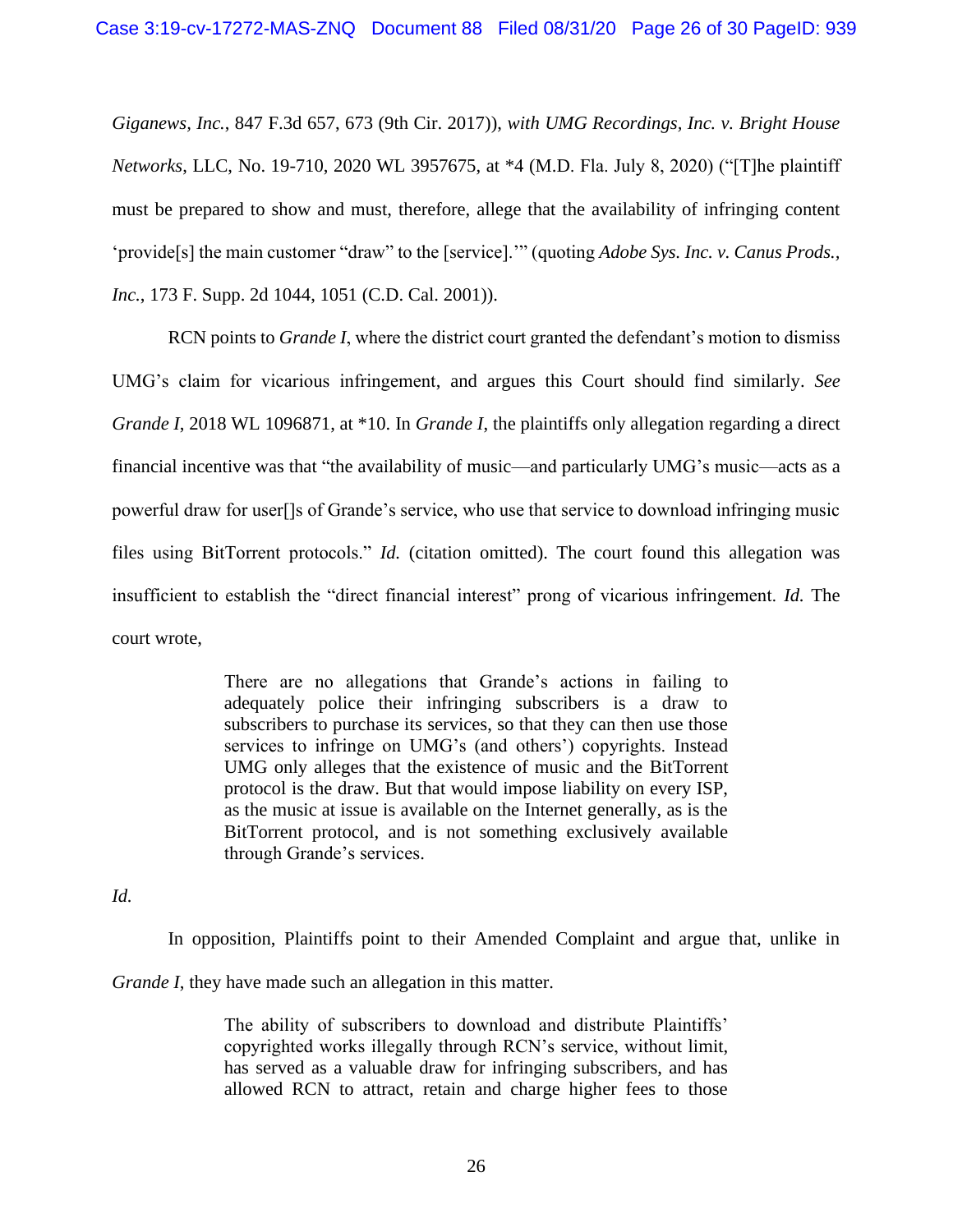subscribers. Upon information and belief, RCN's failure to adequately police its infringing subscribers was also a draw for customers to purchase RCN's internet services and to use those services to infringe the Copyrighted Sound Recordings. Upon information and belief, subscribers who sought to engage in online infringement knew that they could do so on RCN's network with impunity, which attracted those subscribers to use RCN's service to do so.

(Am. Compl. ¶ 99.) RCN argues that these allegations are conclusory and fail to meet the pleading standards of the Federal Rules. (RCN Moving Br. 28.)

On a motion to dismiss, "[t]he defendant bears the burden of showing that no claim has been presented." *Hedges*, 404 F.3d at 750. Here, construing the allegations of the Amended Complaint in Plaintiffs' favor, and considering the lack of binding or persuasive authority on the issue of direct financial benefit, the Court finds RCN has failed to meet its burden at this stage of the litigation. The Court, accordingly, denies RCN's motion to the extent it seeks dismissal of Plaintiffs' claim for vicarious infringement.

### **C. Patriot's Motion to Dismiss**

The Court now turns to the remaining arguments of Patriot's Motion to Dismiss. Plaintiffs bring Counts Three and Four of the Amended Complaint against RCN for contributory and vicarious infringement. (*See generally* Am. Compl.)

Patriot points the Court to *Grande I*, where the District Court for the Western District of Texas dismissed similar claims against Patriot. *See Grande I*, 2018 WL 1096871, at \*11. That court held "UMG's claims against Patriot are a very poorly disguised attempt to ignore Grande's corporate form, and to impose liability on Patriot solely because it provides services to Grande." *Id.* "The relationship between the alleged direct infringers and Patriot is too attenuated to support a claim against Patriot." *Id.* The court subsequently denied UMG's request to file an amended complaint. *UMG Recordings, Inc. v. Grande Commc'ns Networks, LLC ["Grande III"]*, No. A-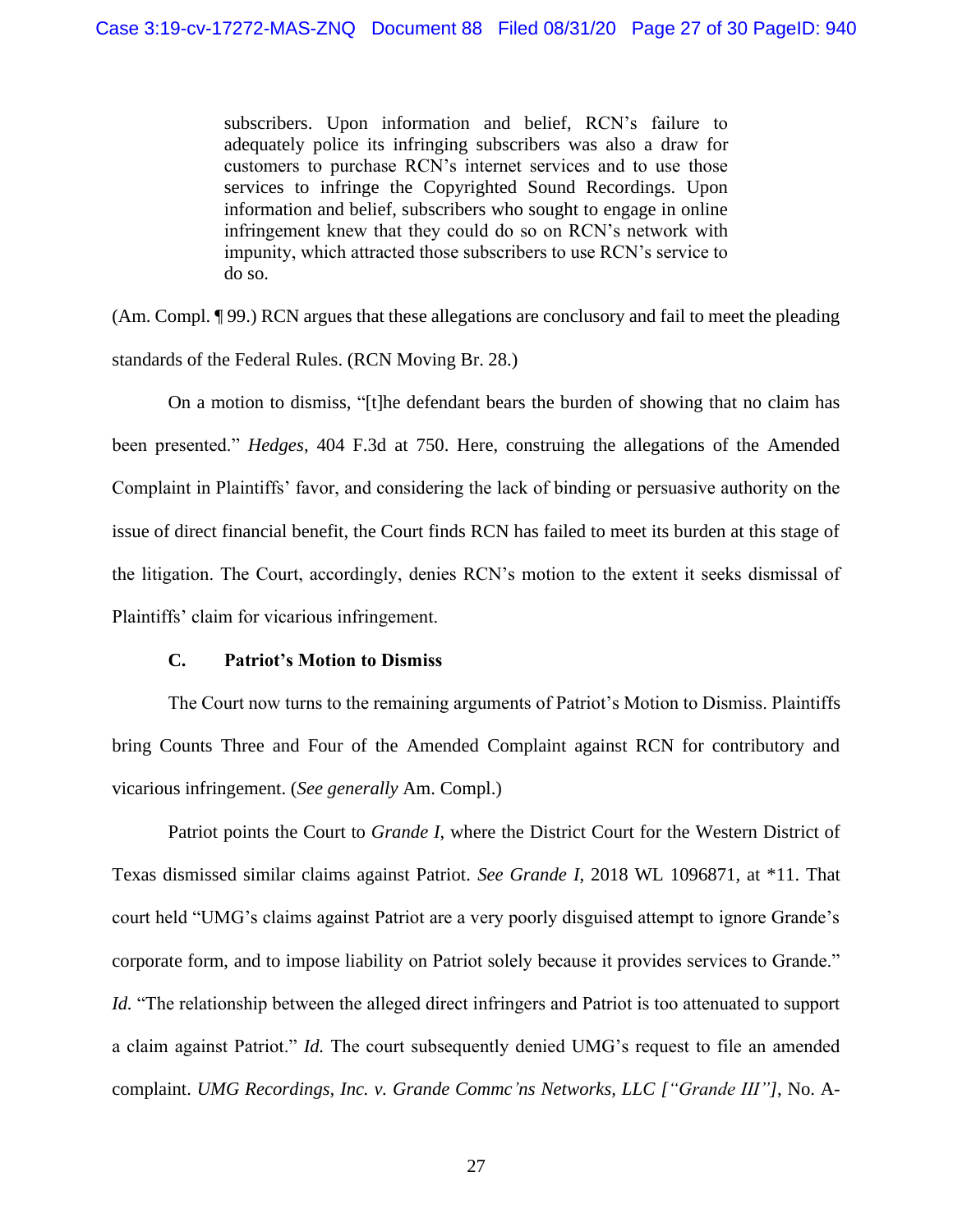17-CA-365-LY, 2018 WL 4501535 (W.D. Tex. Sept. 20, 2018), *report and recommendation adopted*, No. A-17-CV-365-LY, 2018 WL 6588575 (W.D. Tex. Oct. 15, 2018). In so doing, the court held that "[t]hough there is more detail in the proposed amendment, these allegations are 'more of the same' when compared to the original complaint." *Id.* at \*4. "Nothing in the new allegations changes the fact that Grande is the entity that provided internet access to the subscribers, and Grande (albeit with employees provided by Patriot) made the decisions of which Plaintiffs complain." *Id*. The court further noted that "[a] minority ownership interest in an entity does not make one liable for acts of the entity, and Plaintiffs still fall far short of stating a claim to disregard the Grande corporate form." *Id.* at \*4 n.1. Plaintiffs counter Patriot's argument by averring that they "have significantly enhanced their allegations" in the instant matter and now allege, *inter alia*, that Patriot is an owner of RCN and "Patriot directed RCN's policies of allowing unlimited infringement on its network." (Pls.' Patriot Opp'n 2.)

The Court disagrees and finds Plaintiffs' allegations as to Patriot insufficient to state a claim. Unlike RCN, Patriot is not an ISP. Rather, Plaintiffs allege that Patriot "provides management services to RCN." (Am. Compl. ¶ 3.) Even in this action, Plaintiffs have only included threadbare allegations as to actual actions taken by Patriot. (*See generally* Am. Compl.). Plaintiffs, for example, allege:

> 81. Upon information and belief, Patriot is an owner of RCN, and Patriot effectively makes all policy decisions for RCN, specifically including any policy regarding copyright infringement. Upon information and belief, Patriot directed RCN's response to allegations of copyright infringement occurring on the RCN network, including RCN's decision not to terminate repeat copyright infringers.

> 82. Upon information and belief, Patriot's infringing conduct includes, among other things, formulating and implementing the business policies, procedures, and practices that provide repeat infringers with continued internet service through RCN, without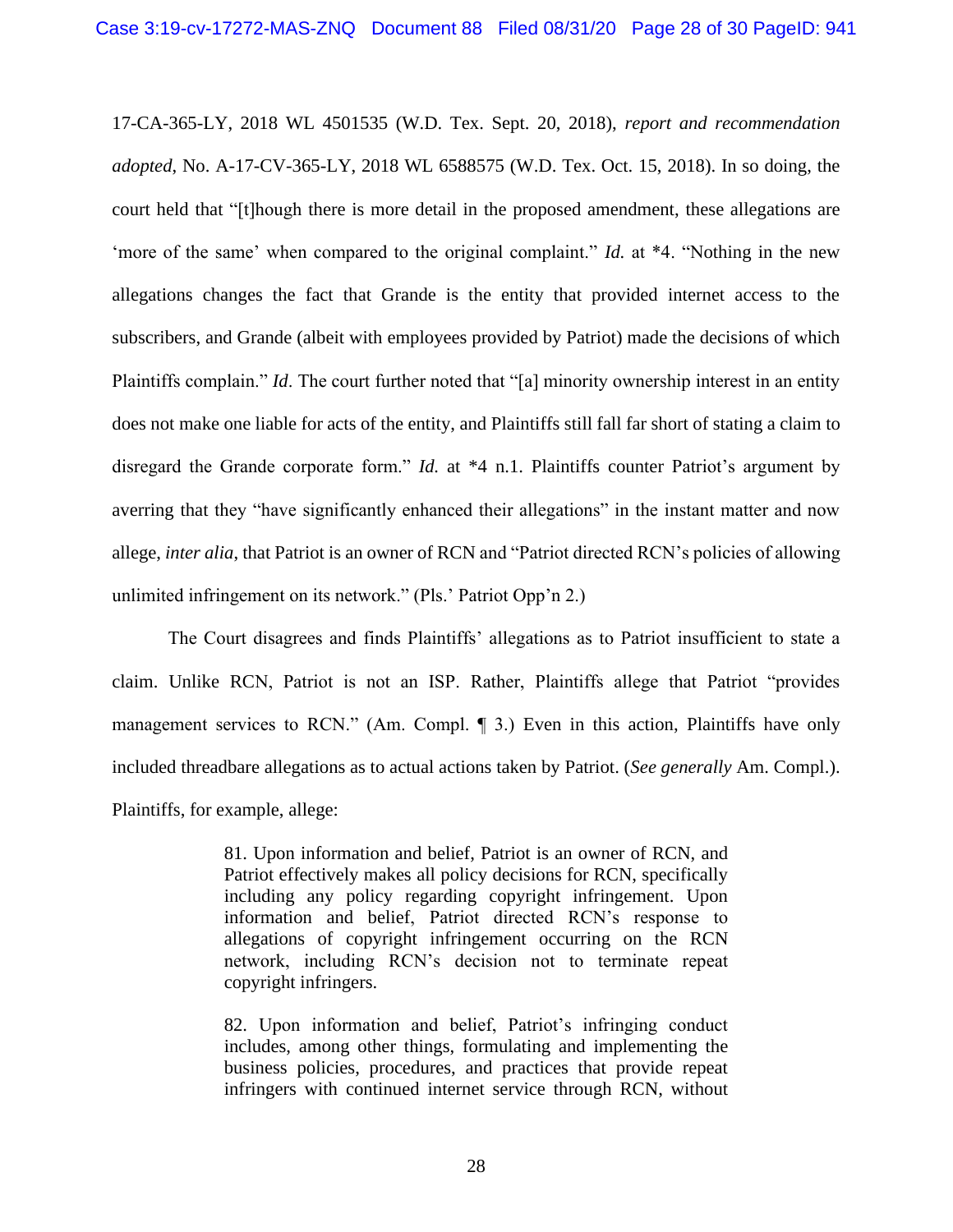consequence. Because it provided management and general counsel services to RCN, and because it directed RCN's copyright policies, Patriot is equally liable for RCN's failure to comply with its legal responsibilities and for the copyright infringement that resulted from those failures.

83. Upon information and belief, Patriot engaged in this conduct because of its financial interest in the amount of revenue RCN generated from continuing to provide internet service to known infringing users.

The Court finds these formulaic labels and conclusions insufficient to state a claim.

As to contributory infringement, Plaintiffs, for example, fail to plausibly allege that Patriot had actual knowledge of the infringement notices sent by Rightscorp or knowledge of the infringement committed by RCN's subscribers. Plaintiffs have similarly failed to allege sufficient facts as to Patriot for any potential knowledge of infringement to be imputed to them. Instead, Plaintiffs merely assert, unconvincingly, that "[u]pon information and belief, through its role in providing management services to RCN, Patriot, too, had actual and ongoing specific knowledge of these repeat infringements." (Am. Compl. ¶ 71.) Plaintiffs also fail to plausibly allege that Patriot induced, encouraged, or materially contributed to any direct infringement. (*See generally id.*) As to vicarious infringement, Plaintiffs fail to plausibly allege facts that Patriot had the right or ability to control the conduct of RCN's subscribers or that Patriot directly profited from infringement. (*See generally id.*)

"[C]onclusory or 'bare-bones' allegations will no longer survive a motion to dismiss: threadbare recitals of the elements of a cause of action, supported by mere conclusory statements, do not suffice." *UPMC Shadyside*, 578 F.3d at 210 (internal quotation omitted) (citation omitted). Given the inadequacy of Plaintiffs' allegations against Patriot, the Court finds they have failed to state a claim for either contributory or vicarious infringement. Patriot's Motion to Dismiss is therefore granted.